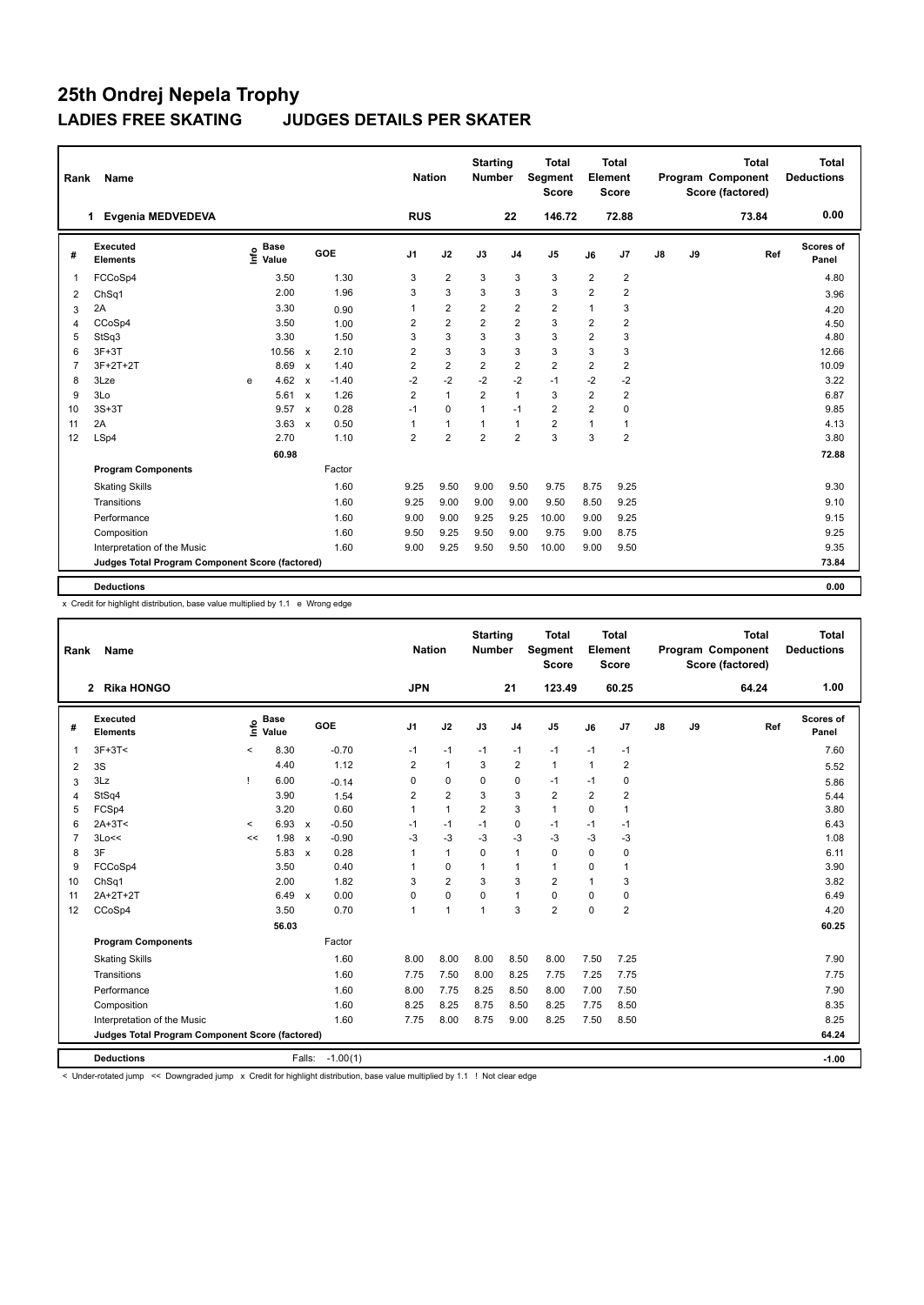| Rank           | Name                                            |                              |                           |        |                | <b>Nation</b> |                | <b>Starting</b><br><b>Number</b> |                | <b>Total</b><br><b>Segment</b><br><b>Score</b> |                | <b>Total</b><br>Element<br><b>Score</b> |               |    | <b>Total</b><br>Program Component<br>Score (factored) | <b>Total</b><br><b>Deductions</b> |
|----------------|-------------------------------------------------|------------------------------|---------------------------|--------|----------------|---------------|----------------|----------------------------------|----------------|------------------------------------------------|----------------|-----------------------------------------|---------------|----|-------------------------------------------------------|-----------------------------------|
|                | <b>Dabin CHOI</b><br>3                          |                              |                           |        |                | <b>KOR</b>    |                |                                  | 18             | 122.31                                         |                | 63.27                                   |               |    | 59.04                                                 | 0.00                              |
| #              | Executed<br><b>Elements</b>                     | <b>Base</b><br>١nf٥<br>Value |                           | GOE    | J <sub>1</sub> |               | J2             | J3                               | J <sub>4</sub> | J <sub>5</sub>                                 | J6             | J7                                      | $\mathsf{J}8$ | J9 | Ref                                                   | Scores of<br>Panel                |
| 1              | $3Lz + 2T$                                      | 7.30                         |                           | 0.00   | 0              |               | $\mathbf 0$    | $\mathbf 0$                      | $\pmb{0}$      | $\mathbf 0$                                    | $\mathbf 0$    | 0                                       |               |    |                                                       | 7.30                              |
| $\overline{2}$ | 3F                                              | 5.30                         |                           | 0.56   | 1              |               | $\mathbf 0$    | $\overline{1}$                   | $\overline{1}$ | 0                                              | 1              | 1                                       |               |    |                                                       | 5.86                              |
| 3              | $2A+3T$                                         | 7.60                         |                           | 0.70   | 1              |               | $\overline{1}$ | $\mathbf{1}$                     | $\mathbf{1}$   | $\mathbf{1}$                                   | 1              | 1                                       |               |    |                                                       | 8.30                              |
| 4              | StSq3                                           | 3.30                         |                           | 0.50   | 1              |               | $\overline{2}$ | $\overline{2}$                   | $\mathbf{1}$   | $\mathbf{1}$                                   | $\Omega$       | $\Omega$                                |               |    |                                                       | 3.80                              |
| 5              | FCSp4                                           | 3.20                         |                           | 0.20   | 0              |               | $\mathbf 0$    | $\overline{2}$                   | $\mathbf{1}$   | 0                                              | 0              | 1                                       |               |    |                                                       | 3.40                              |
| 6              | 3Lz+2T+2Lo                                      | 10.01 x                      |                           | 0.00   | 0              |               | $\mathbf 0$    | $\mathbf 0$                      | $\mathbf 0$    | $\mathbf 0$                                    | 0              | 0                                       |               |    |                                                       | 10.01                             |
| $\overline{7}$ | 3Lo                                             | 5.61                         | $\mathsf{x}$              | 0.42   | 1              |               | 0              | $\overline{1}$                   | 0              | $\mathbf{1}$                                   | $\mathbf{1}$   | 0                                       |               |    |                                                       | 6.03                              |
| 8              | 3S                                              | 4.84                         | $\mathsf{x}$              | 0.28   | 1              |               | $\overline{1}$ | $\mathbf{1}$                     | $\mathbf 0$    | 0                                              | 0              | 0                                       |               |    |                                                       | 5.12                              |
| 9              | CCoSp3V                                         | 2.50                         |                           | 0.40   | 1              |               | $\mathbf{1}$   | $\Omega$                         | $\mathbf 0$    | $\mathbf{1}$                                   | 1              | 1                                       |               |    |                                                       | 2.90                              |
| 10             | ChSq1                                           | 2.00                         |                           | 1.12   | $\overline{2}$ |               | $\overline{2}$ | $\overline{2}$                   | $\overline{2}$ | $\mathbf{1}$                                   | $\mathbf{1}$   | 1                                       |               |    |                                                       | 3.12                              |
| 11             | 2A                                              | 3.63                         | $\boldsymbol{\mathsf{x}}$ | 0.40   | 1              |               | $\mathbf 0$    | $\overline{2}$                   | $\mathbf{1}$   | $\mathbf{1}$                                   | 0              | 1                                       |               |    |                                                       | 4.03                              |
| 12             | LSp3                                            | 2.40                         |                           | 1.00   | 2              |               | $\overline{2}$ | $\overline{2}$                   | 3              | $\overline{2}$                                 | $\overline{2}$ | $\overline{2}$                          |               |    |                                                       | 3.40                              |
|                |                                                 | 57.69                        |                           |        |                |               |                |                                  |                |                                                |                |                                         |               |    |                                                       | 63.27                             |
|                | <b>Program Components</b>                       |                              |                           | Factor |                |               |                |                                  |                |                                                |                |                                         |               |    |                                                       |                                   |
|                | <b>Skating Skills</b>                           |                              |                           | 1.60   | 7.75           |               | 7.50           | 7.50                             | 7.50           | 7.25                                           | 6.50           | 6.75                                    |               |    |                                                       | 7.30                              |
|                | Transitions                                     |                              |                           | 1.60   | 7.50           |               | 7.00           | 7.25                             | 7.50           | 7.25                                           | 6.00           | 6.50                                    |               |    |                                                       | 7.10                              |
|                | Performance                                     |                              |                           | 1.60   | 7.50           |               | 7.75           | 7.75                             | 8.50           | 7.50                                           | 6.75           | 7.50                                    |               |    |                                                       | 7.60                              |
|                | Composition                                     |                              |                           | 1.60   | 8.00           |               | 7.50           | 7.75                             | 8.25           | 7.25                                           | 6.75           | 6.75                                    |               |    |                                                       | 7.45                              |
|                | Interpretation of the Music                     |                              |                           | 1.60   | 7.25           |               | 7.75           | 8.00                             | 8.00           | 7.50                                           | 6.75           | 6.75                                    |               |    |                                                       | 7.45                              |
|                | Judges Total Program Component Score (factored) |                              |                           |        |                |               |                |                                  |                |                                                |                |                                         |               |    |                                                       | 59.04                             |
|                | <b>Deductions</b>                               |                              |                           |        |                |               |                |                                  |                |                                                |                |                                         |               |    |                                                       | 0.00                              |

x Credit for highlight distribution, base value multiplied by 1.1

| Rank           | Name                                            |         |                            |              |            | <b>Nation</b>  |                | <b>Starting</b><br><b>Number</b> |                | <b>Total</b><br>Segment<br><b>Score</b> |                | <b>Total</b><br>Element<br><b>Score</b> |               |    | <b>Total</b><br>Program Component<br>Score (factored) |     | <b>Total</b><br><b>Deductions</b> |
|----------------|-------------------------------------------------|---------|----------------------------|--------------|------------|----------------|----------------|----------------------------------|----------------|-----------------------------------------|----------------|-----------------------------------------|---------------|----|-------------------------------------------------------|-----|-----------------------------------|
|                | 4 Elena RADIONOVA                               |         |                            |              |            | <b>RUS</b>     |                |                                  | 23             | 117.79                                  |                | 55.03                                   |               |    | 63.76                                                 |     | 1.00                              |
| #              | Executed<br><b>Elements</b>                     |         | e Base<br>E Value<br>Value | <b>GOE</b>   |            | J <sub>1</sub> | J2             | J3                               | J <sub>4</sub> | J <sub>5</sub>                          | J6             | J7                                      | $\mathsf{J}8$ | J9 |                                                       | Ref | Scores of<br>Panel                |
| 1              | 3Lz                                             |         | 6.00                       |              | 1.12       | 1              | $\overline{2}$ | $\mathbf{1}$                     | $\overline{2}$ | $\overline{2}$                          | $\mathbf{1}$   | $\overline{\mathbf{c}}$                 |               |    |                                                       |     | 7.12                              |
| 2              | 3F                                              |         | 5.30                       |              | 0.84       | 1              | $\mathbf{1}$   | 2                                | $\mathbf{1}$   | $\overline{2}$                          | $\mathbf{1}$   | 1                                       |               |    |                                                       |     | 6.14                              |
| 3              | CCoSp3V                                         |         | 2.50                       |              | 0.40       | 0              | $\mathbf{1}$   | $\Omega$                         | $\mathbf{1}$   | $\mathbf{1}$                            | $\mathbf{1}$   | $\overline{2}$                          |               |    |                                                       |     | 2.90                              |
| 4              | StSq2                                           |         | 2.60                       |              | 0.90       | 2              | $\overline{2}$ | $\mathbf{1}$                     | $\overline{2}$ | $\mathbf{1}$                            | $\overline{2}$ | $\overline{\mathbf{c}}$                 |               |    |                                                       |     | 3.50                              |
| 5              | ChSq1                                           |         | 2.00                       |              | 1.26       | $\overline{2}$ | $\overline{2}$ | 2                                | $\mathbf{1}$   | $\overline{2}$                          | 1              | $\overline{2}$                          |               |    |                                                       |     | 3.26                              |
| 6              | 3Lz+1Lo+3S                                      |         | 11.99 $x$                  |              | 0.28       | 0              | $\mathbf{1}$   | $\Omega$                         | $\overline{2}$ | $\mathbf{1}$                            | 0              | 0                                       |               |    |                                                       |     | 12.27                             |
| $\overline{7}$ | 3Fe+2T                                          | e       | 5.50                       | $\mathsf{x}$ | $-1.12$    | -2             | $-1$           | $-2$                             | $-2$           | $-1$                                    | $-2$           | $-1$                                    |               |    |                                                       |     | 4.38                              |
| 8              | 2A                                              |         | $3.63 \times$              |              | 0.30       | 0              | $\mathbf{1}$   | $\mathbf{1}$                     | $\overline{1}$ | $\overline{2}$                          | $\Omega$       | 0                                       |               |    |                                                       |     | 3.93                              |
| 9              | Lo                                              |         | 0.00                       | $\mathsf{x}$ | 0.00       |                |                |                                  |                |                                         |                |                                         |               |    |                                                       |     | 0.00                              |
| 10             | 2A                                              |         | 3.63                       | $\mathsf{x}$ | 0.30       | 0              | $\mathbf{1}$   | $\mathbf{1}$                     | $\overline{1}$ | $\mathbf{1}$                            | $\mathbf 0$    | 0                                       |               |    |                                                       |     | 3.93                              |
| 11             | $3Lo<^*$                                        | $\star$ | 0.00 x                     |              | 0.00       |                | $\overline{a}$ | $\overline{a}$                   | ÷              |                                         |                |                                         |               |    |                                                       |     | 0.00                              |
| 12             | FCCoSp4                                         |         | 3.50                       |              | 0.40       | 0              | $\overline{2}$ | $\mathbf 0$                      | $\mathbf{1}$   | $\mathbf{1}$                            | 1              | 1                                       |               |    |                                                       |     | 3.90                              |
| 13             | LSp4                                            |         | 2.70                       |              | 1.00       | $\overline{2}$ | $\overline{3}$ | $\overline{2}$                   | $\overline{2}$ | $\overline{2}$                          | $\overline{2}$ | $\overline{2}$                          |               |    |                                                       |     | 3.70                              |
|                |                                                 |         | 49.35                      |              |            |                |                |                                  |                |                                         |                |                                         |               |    |                                                       |     | 55.03                             |
|                | <b>Program Components</b>                       |         |                            |              | Factor     |                |                |                                  |                |                                         |                |                                         |               |    |                                                       |     |                                   |
|                | <b>Skating Skills</b>                           |         |                            |              | 1.60       | 8.00           | 8.50           | 7.75                             | 8.25           | 8.50                                    | 8.00           | 8.25                                    |               |    |                                                       |     | 8.20                              |
|                | Transitions                                     |         |                            |              | 1.60       | 7.50           | 8.25           | 7.50                             | 7.75           | 8.25                                    | 7.50           | 7.75                                    |               |    |                                                       |     | 7.75                              |
|                | Performance                                     |         |                            |              | 1.60       | 7.50           | 8.25           | 7.50                             | 7.75           | 8.50                                    | 7.75           | 7.25                                    |               |    |                                                       |     | 7.75                              |
|                | Composition                                     |         |                            |              | 1.60       | 8.25           | 8.50           | 7.75                             | 7.50           | 8.25                                    | 7.75           | 8.00                                    |               |    |                                                       |     | 8.00                              |
|                | Interpretation of the Music                     |         |                            |              | 1.60       | 7.75           | 8.50           | 7.75                             | 8.00           | 8.50                                    | 8.00           | 8.50                                    |               |    |                                                       |     | 8.15                              |
|                | Judges Total Program Component Score (factored) |         |                            |              |            |                |                |                                  |                |                                         |                |                                         |               |    |                                                       |     | 63.76                             |
|                | <b>Deductions</b>                               |         |                            | Falls:       | $-1.00(1)$ |                |                |                                  |                |                                         |                |                                         |               |    |                                                       |     | $-1.00$                           |

< Under-rotated jump \* Invalid element x Credit for highlight distribution, base value multiplied by 1.1 e Wrong edge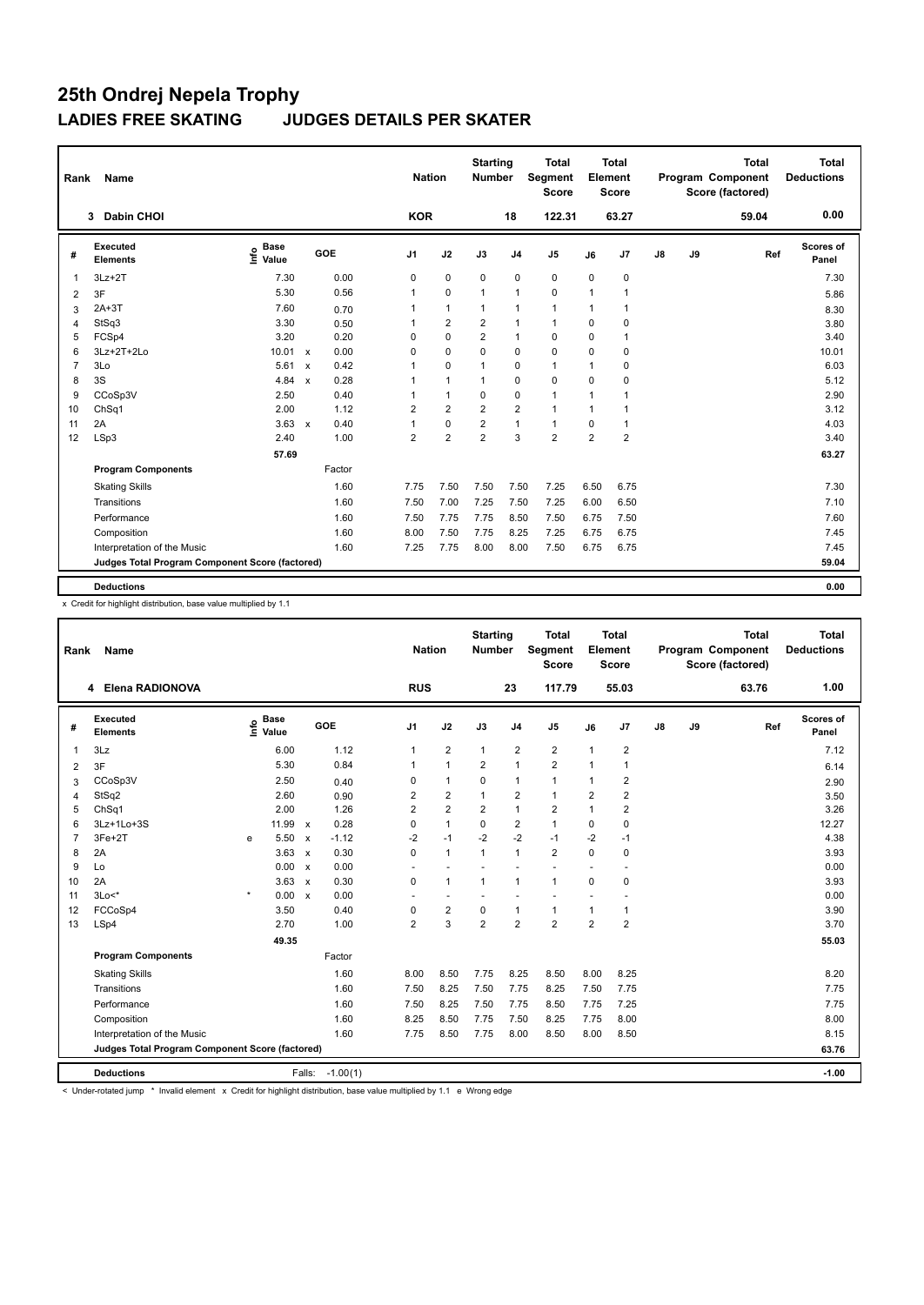| Rank           | <b>Name</b>                                     |                              |                                      | <b>Nation</b>  |                | <b>Starting</b><br>Number |                | <b>Total</b><br><b>Segment</b><br><b>Score</b> |                | <b>Total</b><br>Element<br><b>Score</b> |               |    | <b>Total</b><br>Program Component<br>Score (factored) | <b>Total</b><br><b>Deductions</b> |
|----------------|-------------------------------------------------|------------------------------|--------------------------------------|----------------|----------------|---------------------------|----------------|------------------------------------------------|----------------|-----------------------------------------|---------------|----|-------------------------------------------------------|-----------------------------------|
|                | <b>Alena LEONOVA</b><br>5.                      |                              |                                      | <b>RUS</b>     |                |                           | 19             | 115.98                                         |                | 53.66                                   |               |    | 62.32                                                 | 0.00                              |
| #              | Executed<br><b>Elements</b>                     | <b>Base</b><br>Info<br>Value | <b>GOE</b>                           | J <sub>1</sub> | J2             | J3                        | J <sub>4</sub> | J5                                             | J6             | J7                                      | $\mathsf{J}8$ | J9 | Ref                                                   | Scores of<br>Panel                |
| $\overline{1}$ | $3T+2T$                                         | 5.60                         | 0.70                                 | 0              | $\mathbf{1}$   | $\overline{2}$            | $\mathbf{1}$   | $\mathbf{1}$                                   | $\mathbf{1}$   | $\overline{1}$                          |               |    |                                                       | 6.30                              |
| 2              | 3Lz                                             | 6.00                         | 0.14                                 | $\mathbf{1}$   | $\mathbf{1}$   | $\Omega$                  | $-1$           | 0                                              | $-1$           | 1                                       |               |    |                                                       | 6.14                              |
| 3              | 2A                                              | 3.30                         | $-0.50$                              | $-1$           | $-1$           | $-1$                      | $-1$           | $-1$                                           | $-1$           | $-1$                                    |               |    |                                                       | 2.80                              |
| 4              | FCSp4                                           | 3.20                         | 0.50                                 | $\mathbf{1}$   | $\overline{2}$ | $\Omega$                  | 2              | $\mathbf 0$                                    | $\mathbf{1}$   | $\mathbf{1}$                            |               |    |                                                       | 3.70                              |
| 5              | CCoSp4                                          | 3.50                         | 0.90                                 | 2              | $\overline{2}$ | $\mathbf{1}$              | $\overline{2}$ | $\mathbf{1}$                                   | $\overline{2}$ | $\overline{2}$                          |               |    |                                                       | 4.40                              |
| 6              | ChSq1                                           | 2.00                         | 1.40                                 | 1              | $\overline{2}$ | 2                         | 2              | $\overline{2}$                                 | 3              | $\overline{2}$                          |               |    |                                                       | 3.40                              |
| $\overline{7}$ | $3F+2T$                                         | 7.26                         | 0.70<br>$\mathbf{x}$                 |                | $\mathbf{1}$   |                           | $\mathbf{1}$   | $\mathbf{1}$                                   | 1              | 1                                       |               |    |                                                       | 7.96                              |
| 8              | 3F                                              | 5.83                         | 0.14<br>$\boldsymbol{\mathsf{x}}$    | 1              | $\mathbf{1}$   | $\Omega$                  | $\mathbf 0$    | $\Omega$                                       | $\Omega$       | 0                                       |               |    |                                                       | 5.97                              |
| 9              | 1S                                              | 0.44                         | 0.00<br>$\mathsf{x}$                 | $-1$           | 0              | $\mathbf 0$               | $\mathbf 0$    | $\mathbf 0$                                    | $\mathbf 0$    | 0                                       |               |    |                                                       | 0.44                              |
| 10             | 2A+1Lo+2Lo+SEQ                                  | 4.49                         | $-0.50$<br>$\boldsymbol{\mathsf{x}}$ | $-1$           | 0              | $-1$                      | $-2$           | $-1$                                           | $-1$           | $-1$                                    |               |    |                                                       | 3.99                              |
| 11             | LSp4                                            | 2.70                         | 0.00                                 | 0              | $\mathbf 0$    | 0                         | $\mathbf 0$    | 0                                              | $\mathbf{1}$   | 0                                       |               |    |                                                       | 2.70                              |
| 12             | StSq4                                           | 3.90                         | 1.96                                 | 3              | 3              | $\overline{2}$            | 3              | $\overline{2}$                                 | 3              | 3                                       |               |    |                                                       | 5.86                              |
|                |                                                 | 48.22                        |                                      |                |                |                           |                |                                                |                |                                         |               |    |                                                       | 53.66                             |
|                | <b>Program Components</b>                       |                              | Factor                               |                |                |                           |                |                                                |                |                                         |               |    |                                                       |                                   |
|                | <b>Skating Skills</b>                           |                              | 1.60                                 | 7.75           | 7.75           | 7.50                      | 8.25           | 7.50                                           | 8.00           | 7.25                                    |               |    |                                                       | 7.70                              |
|                | Transitions                                     |                              | 1.60                                 | 7.25           | 7.50           | 7.00                      | 7.50           | 7.25                                           | 7.75           | 7.00                                    |               |    |                                                       | 7.30                              |
|                | Performance                                     |                              | 1.60                                 | 8.25           | 7.75           | 7.50                      | 8.00           | 7.75                                           | 9.00           | 7.75                                    |               |    |                                                       | 7.90                              |
|                | Composition                                     |                              | 1.60                                 | 8.00           | 8.00           | 7.75                      | 7.50           | 7.25                                           | 9.00           | 8.25                                    |               |    |                                                       | 7.90                              |
|                | Interpretation of the Music                     |                              | 1.60                                 | 8.25           | 8.00           | 7.75                      | 8.25           | 7.50                                           | 9.25           | 8.50                                    |               |    |                                                       | 8.15                              |
|                | Judges Total Program Component Score (factored) |                              |                                      |                |                |                           |                |                                                |                |                                         |               |    |                                                       | 62.32                             |
|                | <b>Deductions</b>                               |                              |                                      |                |                |                           |                |                                                |                |                                         |               |    |                                                       | 0.00                              |

x Credit for highlight distribution, base value multiplied by 1.1

| Rank           | Name                                            |         |                                             |                           |         | <b>Nation</b>  |                | <b>Starting</b><br><b>Number</b> |                | <b>Total</b><br>Segment<br><b>Score</b> |          | <b>Total</b><br>Element<br><b>Score</b> |    |    | <b>Total</b><br>Program Component<br>Score (factored) | <b>Total</b><br><b>Deductions</b> |
|----------------|-------------------------------------------------|---------|---------------------------------------------|---------------------------|---------|----------------|----------------|----------------------------------|----------------|-----------------------------------------|----------|-----------------------------------------|----|----|-------------------------------------------------------|-----------------------------------|
| 6              | <b>Caroline ZHANG</b>                           |         |                                             |                           |         | <b>USA</b>     |                |                                  | 17             | 114.47                                  |          | 57.19                                   |    |    | 57.28                                                 | 0.00                              |
| #              | Executed<br><b>Elements</b>                     |         | <b>Base</b><br>e <sup>Base</sup><br>⊆ Value |                           | GOE     | J1             | J2             | J3                               | J <sub>4</sub> | J <sub>5</sub>                          | J6       | J7                                      | J8 | J9 | Ref                                                   | <b>Scores of</b><br>Panel         |
| 1              | $3F+2T$                                         |         | 6.60                                        |                           | 0.70    | $\overline{2}$ | $\overline{2}$ | $\mathbf{1}$                     | $\pmb{0}$      | 0                                       | 1        | 1                                       |    |    |                                                       | 7.30                              |
| 2              | 3Lz                                             |         | 4.20                                        |                           | $-0.84$ | $-2$           | $-1$           | $-1$                             | $-1$           | $\mathbf 0$                             | $-1$     | $-2$                                    |    |    |                                                       | 3.36                              |
| 3              | 3T                                              |         | 4.30                                        |                           | $-1.40$ | $-2$           | $-2$           | $-2$                             | $-2$           | $-3$                                    | $-2$     | $-2$                                    |    |    |                                                       | 2.90                              |
| $\overline{4}$ | CCoSp4                                          |         | 3.50                                        |                           | 0.70    | $\overline{2}$ | $\overline{2}$ | $\mathbf{1}$                     | $\overline{2}$ | $\mathbf{1}$                            | 1        | 1                                       |    |    |                                                       | 4.20                              |
| 5              | FCSp4                                           |         | 3.20                                        |                           | 0.40    | 1              | $\pmb{0}$      | $\mathbf{1}$                     | $\mathbf{1}$   | 0                                       | 1        | 1                                       |    |    |                                                       | 3.60                              |
| 6              | StSq2                                           |         | 2.60                                        |                           | 0.20    | 0              | $\mathbf{1}$   | 1                                | $\mathbf{1}$   | $\mathbf 0$                             | 0        | $-1$                                    |    |    |                                                       | 2.80                              |
| $\overline{7}$ | $3Lo+3Lo<$                                      | $\prec$ | 9.57                                        | $\mathsf{x}$              | $-0.42$ | $-1$           | $\mathbf 0$    | 0                                | $\pmb{0}$      | $-1$                                    | $-1$     | $-1$                                    |    |    |                                                       | 9.15                              |
| 8              | 3F+2T+2Lo                                       |         | 9.24                                        | $\boldsymbol{\mathsf{x}}$ | 0.28    | 0              | $\mathbf{1}$   | $\mathbf{1}$                     | $\mathbf{1}$   | $\mathbf 0$                             | $\Omega$ | 0                                       |    |    |                                                       | 9.52                              |
| 9              | 2A                                              |         | 3.63                                        | $\mathsf{x}$              | 0.10    | 0              | $\mathbf{1}$   | $\Omega$                         | $\pmb{0}$      | $\mathbf 0$                             | 0        | 1                                       |    |    |                                                       | 3.73                              |
| 10             | ChSq1                                           |         | 2.00                                        |                           | 1.40    | 3              | 3              | $\overline{2}$                   | 3              | $\mathbf 0$                             | 1        | 1                                       |    |    |                                                       | 3.40                              |
| 11             | 2A                                              |         | 3.63                                        | $\boldsymbol{\mathsf{x}}$ | 0.10    | 0              | $\pmb{0}$      | $\mathbf{1}$                     | $\pmb{0}$      | $\mathbf 0$                             | 0        | 1                                       |    |    |                                                       | 3.73                              |
| 12             | LSp4                                            |         | 2.70                                        |                           | 0.80    | $\overline{2}$ | $\overline{2}$ | $\overline{2}$                   | $\overline{2}$ | $\mathbf{1}$                            | 1        | $\overline{1}$                          |    |    |                                                       | 3.50                              |
|                |                                                 |         | 55.17                                       |                           |         |                |                |                                  |                |                                         |          |                                         |    |    |                                                       | 57.19                             |
|                | <b>Program Components</b>                       |         |                                             |                           | Factor  |                |                |                                  |                |                                         |          |                                         |    |    |                                                       |                                   |
|                | <b>Skating Skills</b>                           |         |                                             |                           | 1.60    | 7.25           | 7.75           | 7.25                             | 7.50           | 6.75                                    | 7.00     | 7.00                                    |    |    |                                                       | 7.20                              |
|                | Transitions                                     |         |                                             |                           | 1.60    | 6.75           | 7.00           | 7.00                             | 7.25           | 6.50                                    | 6.75     | 6.50                                    |    |    |                                                       | 6.80                              |
|                | Performance                                     |         |                                             |                           | 1.60    | 7.50           | 7.75           | 7.25                             | 7.75           | 6.50                                    | 6.75     | 7.75                                    |    |    |                                                       | 7.40                              |
|                | Composition                                     |         |                                             |                           | 1.60    | 7.50           | 7.50           | 7.50                             | 7.75           | 6.00                                    | 6.75     | 6.75                                    |    |    |                                                       | 7.20                              |
|                | Interpretation of the Music                     |         |                                             |                           | 1.60    | 7.25           | 7.50           | 7.50                             | 8.00           | 6.00                                    | 6.75     | 7.00                                    |    |    |                                                       | 7.20                              |
|                | Judges Total Program Component Score (factored) |         |                                             |                           |         |                |                |                                  |                |                                         |          |                                         |    |    |                                                       | 57.28                             |
|                | <b>Deductions</b>                               |         |                                             |                           |         |                |                |                                  |                |                                         |          |                                         |    |    |                                                       | 0.00                              |

< Under-rotated jump x Credit for highlight distribution, base value multiplied by 1.1 ! Not clear edge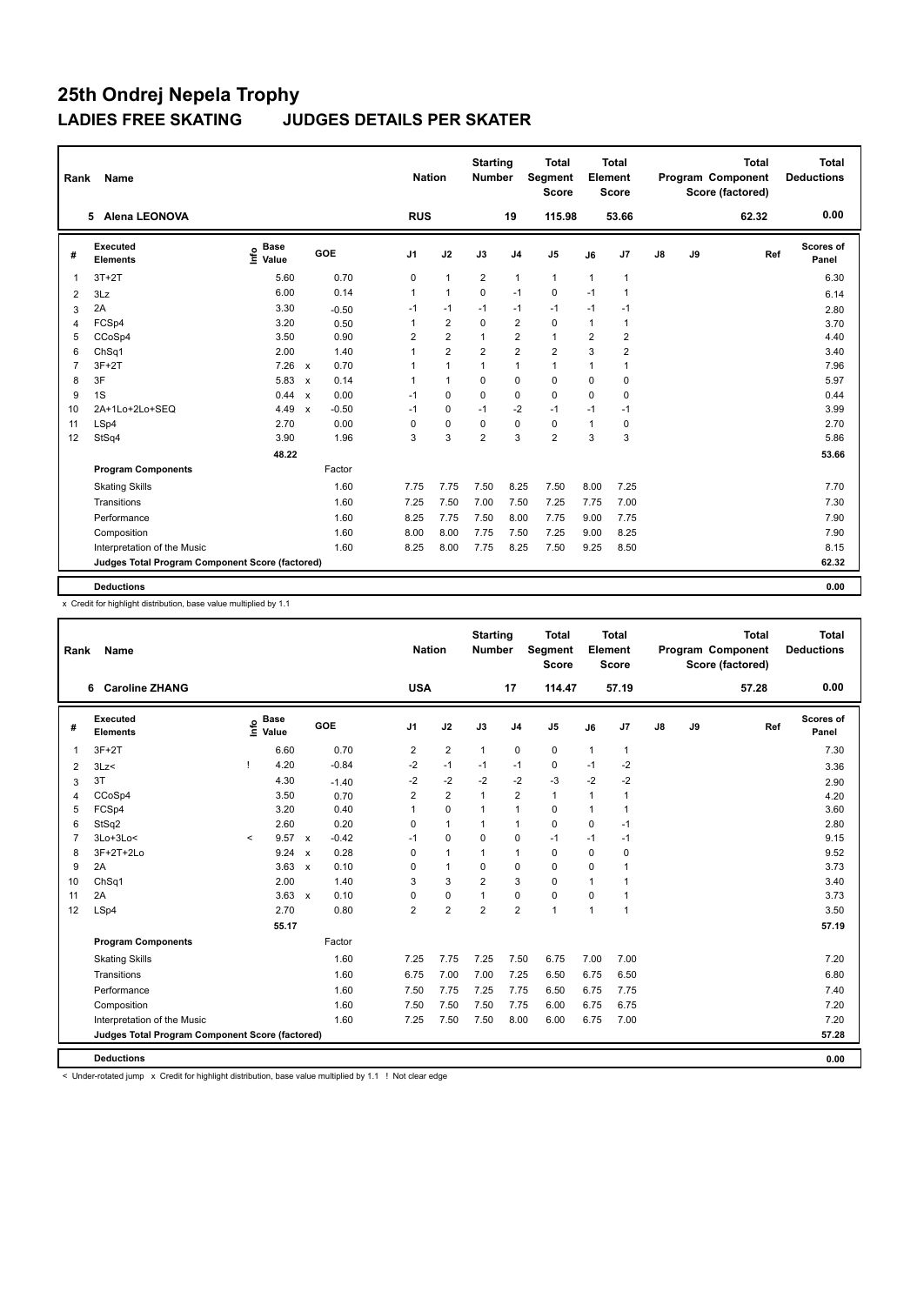| Rank           | Name                                            |         |                      |                           |            | <b>Nation</b>  |                | <b>Starting</b><br>Number |                | <b>Total</b><br><b>Segment</b><br><b>Score</b> |                | Total<br>Element<br><b>Score</b> |               |    | <b>Total</b><br>Program Component<br>Score (factored) | Total<br><b>Deductions</b> |
|----------------|-------------------------------------------------|---------|----------------------|---------------------------|------------|----------------|----------------|---------------------------|----------------|------------------------------------------------|----------------|----------------------------------|---------------|----|-------------------------------------------------------|----------------------------|
|                | <b>Nicole RAJICOVA</b><br>7                     |         |                      |                           |            | <b>SVK</b>     |                |                           | 16             | 108.26                                         |                | 53.30                            |               |    | 54.96                                                 | 0.00                       |
| #              | Executed<br><b>Elements</b>                     | lnfo    | <b>Base</b><br>Value |                           | <b>GOE</b> | J <sub>1</sub> | J2             | J3                        | J <sub>4</sub> | J <sub>5</sub>                                 | J6             | J7                               | $\mathsf{J}8$ | J9 | Ref                                                   | Scores of<br>Panel         |
| 1              | $2A+1T$                                         |         | 3.70                 |                           | 0.00       | 0              | $\pmb{0}$      | $\mathbf 0$               | $\mathbf 0$    | $\pmb{0}$                                      | 0              | 0                                |               |    |                                                       | 3.70                       |
| 2              | 3F                                              |         | 5.30                 |                           | 0.70       | $\Omega$       | $\mathbf{1}$   | $\mathbf{1}$              | $\mathbf{1}$   | $\overline{2}$                                 | 1              | 1                                |               |    |                                                       | 6.00                       |
| 3              | 3Lz+2Lo+2Lo                                     |         | 9.60                 |                           | 0.42       | 1              | $\mathbf 0$    | $\mathbf{1}$              | $\mathbf{1}$   | $\mathbf{1}$                                   | 0              | 0                                |               |    |                                                       | 10.02                      |
| $\overline{4}$ | FCSp4                                           |         | 3.20                 |                           | 0.80       | $\overline{2}$ | $\overline{2}$ | $\mathbf{1}$              | $\overline{2}$ | $\overline{2}$                                 | $\overline{1}$ | 1                                |               |    |                                                       | 4.00                       |
| 5              | ChSq1                                           |         | 2.00                 |                           | 0.84       | $\mathbf 0$    | $\overline{2}$ | 2                         | $\mathbf{1}$   | $\mathbf{1}$                                   | 1              | 1                                |               |    |                                                       | 2.84                       |
| 6              | 3Lz<<                                           | <<      | 2.31                 | $\mathsf{x}$              | $-0.90$    | $-3$           | $-3$           | $-3$                      | $-3$           | $-3$                                           | $-3$           | $-3$                             |               |    |                                                       | 1.41                       |
| $\overline{7}$ | $3Lo < +2T$                                     | $\prec$ | 5.39                 | $\boldsymbol{\mathsf{x}}$ | $-0.70$    | $-2$           | $-1$           | $-1$                      | $-1$           | $-1$                                           | $-1$           | $-1$                             |               |    |                                                       | 4.69                       |
| 8              | 3T                                              |         | 4.73                 | $\boldsymbol{\mathsf{x}}$ | 0.28       | 1              | $\mathbf{1}$   | $\mathbf{1}$              | $\mathbf 0$    | $\mathbf 0$                                    | $\mathbf 0$    | 0                                |               |    |                                                       | 5.01                       |
| 9              | FCCoSp3                                         |         | 3.00                 |                           | 0.40       | 2              | $\mathbf{1}$   | 0                         | $\mathbf{1}$   | $\mathbf{1}$                                   | 1              | 0                                |               |    |                                                       | 3.40                       |
| 10             | 2A                                              |         | 3.63                 | $\mathsf{x}$              | 0.30       | 0              | 0              | $\mathbf{1}$              | 0              | $\mathbf{1}$                                   | 1              | 1                                |               |    |                                                       | 3.93                       |
| 11             | StSq3                                           |         | 3.30                 |                           | 0.90       | $\overline{2}$ | $\overline{2}$ | $\overline{2}$            | $\overline{2}$ | $\overline{2}$                                 | $\mathbf{1}$   | $\overline{1}$                   |               |    |                                                       | 4.20                       |
| 12             | CCoSp4                                          |         | 3.50                 |                           | 0.60       | $\mathbf{1}$   | $\overline{2}$ | $\mathbf{1}$              | $\overline{2}$ | $\mathbf{1}$                                   | $\mathbf{1}$   | 1                                |               |    |                                                       | 4.10                       |
|                |                                                 |         | 49.66                |                           |            |                |                |                           |                |                                                |                |                                  |               |    |                                                       | 53.30                      |
|                | <b>Program Components</b>                       |         |                      |                           | Factor     |                |                |                           |                |                                                |                |                                  |               |    |                                                       |                            |
|                | <b>Skating Skills</b>                           |         |                      |                           | 1.60       | 7.00           | 7.25           | 6.25                      | 7.25           | 7.50                                           | 6.75           | 6.50                             |               |    |                                                       | 6.95                       |
|                | Transitions                                     |         |                      |                           | 1.60       | 6.25           | 6.75           | 6.25                      | 7.00           | 7.25                                           | 6.75           | 6.00                             |               |    |                                                       | 6.60                       |
|                | Performance                                     |         |                      |                           | 1.60       | 7.00           | 7.25           | 6.50                      | 7.25           | 7.25                                           | 7.00           | 7.00                             |               |    |                                                       | 7.10                       |
|                | Composition                                     |         |                      |                           | 1.60       | 6.50           | 7.25           | 6.75                      | 7.00           | 7.50                                           | 6.75           | 6.00                             |               |    |                                                       | 6.85                       |
|                | Interpretation of the Music                     |         |                      |                           | 1.60       | 6.25           | 7.25           | 6.75                      | 7.00           | 7.75                                           | 7.00           | 6.25                             |               |    |                                                       | 6.85                       |
|                | Judges Total Program Component Score (factored) |         |                      |                           |            |                |                |                           |                |                                                |                |                                  |               |    |                                                       | 54.96                      |
|                |                                                 |         |                      |                           |            |                |                |                           |                |                                                |                |                                  |               |    |                                                       |                            |
|                | <b>Deductions</b>                               |         |                      |                           |            |                |                |                           |                |                                                |                |                                  |               |    |                                                       | 0.00                       |

< Under-rotated jump << Downgraded jump x Credit for highlight distribution, base value multiplied by 1.1

| Rank           | Name                                            |    |                                             |                           |            | <b>Nation</b>  |                | <b>Starting</b><br><b>Number</b> |                | <b>Total</b><br>Segment<br><b>Score</b> |          | <b>Total</b><br>Element<br>Score |    |    | <b>Total</b><br>Program Component<br>Score (factored) | <b>Total</b><br><b>Deductions</b> |
|----------------|-------------------------------------------------|----|---------------------------------------------|---------------------------|------------|----------------|----------------|----------------------------------|----------------|-----------------------------------------|----------|----------------------------------|----|----|-------------------------------------------------------|-----------------------------------|
|                | <b>Kailani CRAINE</b><br>8                      |    |                                             |                           |            | <b>AUS</b>     |                |                                  | 20             | 103.70                                  |          | 48.78                            |    |    | 55.92                                                 | 1.00                              |
| #              | Executed<br><b>Elements</b>                     |    | <b>Base</b><br>e <sup>Base</sup><br>⊆ Value |                           | GOE        | J <sub>1</sub> | J2             | J3                               | J <sub>4</sub> | J <sub>5</sub>                          | J6       | J7                               | J8 | J9 | Ref                                                   | <b>Scores of</b><br>Panel         |
| 1              | $3Lz + 2T$                                      |    | 7.30                                        |                           | $-0.14$    | $-1$           | $\mathbf{1}$   | $\mathbf 0$                      | $\pmb{0}$      | $\mathbf 0$                             | $-1$     | $\mathbf 0$                      |    |    |                                                       | 7.16                              |
| 2              | 3Fe                                             | e  | 3.70                                        |                           | $-1.26$    | $-2$           | $-2$           | $-2$                             | $-2$           | $-1$                                    | $-2$     | $-1$                             |    |    |                                                       | 2.44                              |
| 3              | 3Lz                                             |    | 6.00                                        |                           | $-2.10$    | $-3$           | $-3$           | $-3$                             | $-3$           | $-3$                                    | $-3$     | $-3$                             |    |    |                                                       | 3.90                              |
| $\overline{4}$ | FCCoSp4                                         |    | 3.50                                        |                           | 0.50       |                | $\mathbf{1}$   | $\mathbf{1}$                     | $\mathbf{1}$   | $\mathbf{1}$                            | $\Omega$ | 1                                |    |    |                                                       | 4.00                              |
| 5              | CCoSp3V                                         |    | 2.50                                        |                           | 0.40       | 1              | $\mathbf{1}$   | 1                                | 0              | $\mathbf{1}$                            | 0        | $\mathbf{1}$                     |    |    |                                                       | 2.90                              |
| 6              | 3Lo+1Lo<+3S<<                                   | << | 7.48                                        | $\boldsymbol{\mathsf{x}}$ | $-1.82$    | $-3$           | $-2$           | $-3$                             | $-3$           | $-2$                                    | $-2$     | $-3$                             |    |    |                                                       | 5.66                              |
| $\overline{7}$ | 3Lo                                             |    | 5.61                                        | $\boldsymbol{\mathsf{x}}$ | $-0.42$    | $-1$           | $\mathbf 0$    | $\Omega$                         | $-1$           | $-1$                                    | 0        | $-1$                             |    |    |                                                       | 5.19                              |
| 8              | ChSq1                                           |    | 2.00                                        |                           | 0.14       | 0              | $\mathbf 0$    | $\mathbf{1}$                     | $\mathbf 0$    | $\mathbf 0$                             | 0        | 1                                |    |    |                                                       | 2.14                              |
| 9              | $2A+2T$                                         |    | 5.06                                        | $\mathbf{x}$              | 0.00       | 0              | $\mathbf 0$    | $\Omega$                         | $\pmb{0}$      | $\pmb{0}$                               | $-1$     | $\mathbf 0$                      |    |    |                                                       | 5.06                              |
| 10             | 2A                                              |    | 3.63                                        | $\boldsymbol{\mathsf{x}}$ | 0.20       | 1              | $\mathbf 0$    | $\Omega$                         | $\mathbf 0$    | $\mathbf{1}$                            | 0        | 1                                |    |    |                                                       | 3.83                              |
| 11             | StSq2                                           |    | 2.60                                        |                           | 0.60       |                | $\mathbf{1}$   | $\overline{2}$                   | $\mathbf{1}$   | $\mathbf{1}$                            | 0        | $\overline{2}$                   |    |    |                                                       | 3.20                              |
| 12             | LSp3                                            |    | 2.40                                        |                           | 0.90       | 3              | $\overline{2}$ | $\overline{2}$                   | $\overline{2}$ | $\overline{1}$                          | 1        | $\overline{2}$                   |    |    |                                                       | 3.30                              |
|                |                                                 |    | 51.78                                       |                           |            |                |                |                                  |                |                                         |          |                                  |    |    |                                                       | 48.78                             |
|                | <b>Program Components</b>                       |    |                                             |                           | Factor     |                |                |                                  |                |                                         |          |                                  |    |    |                                                       |                                   |
|                | <b>Skating Skills</b>                           |    |                                             |                           | 1.60       | 7.50           | 7.00           | 7.50                             | 7.25           | 7.00                                    | 6.50     | 6.75                             |    |    |                                                       | 7.10                              |
|                | Transitions                                     |    |                                             |                           | 1.60       | 6.75           | 6.00           | 7.25                             | 6.75           | 6.75                                    | 6.25     | 6.25                             |    |    |                                                       | 6.55                              |
|                | Performance                                     |    |                                             |                           | 1.60       | 7.25           | 6.50           | 7.50                             | 7.25           | 7.25                                    | 6.25     | 7.25                             |    |    |                                                       | 7.10                              |
|                | Composition                                     |    |                                             |                           | 1.60       | 7.50           | 6.25           | 7.75                             | 7.00           | 7.00                                    | 6.50     | 6.75                             |    |    |                                                       | 6.95                              |
|                | Interpretation of the Music                     |    |                                             |                           | 1.60       | 7.50           | 6.50           | 8.00                             | 7.50           | 7.25                                    | 6.25     | 7.50                             |    |    |                                                       | 7.25                              |
|                | Judges Total Program Component Score (factored) |    |                                             |                           |            |                |                |                                  |                |                                         |          |                                  |    |    |                                                       | 55.92                             |
|                | <b>Deductions</b>                               |    |                                             | Falls:                    | $-1.00(1)$ |                |                |                                  |                |                                         |          |                                  |    |    |                                                       | $-1.00$                           |

< Under-rotated jump << Downgraded jump x Credit for highlight distribution, base value multiplied by 1.1 e Wrong edge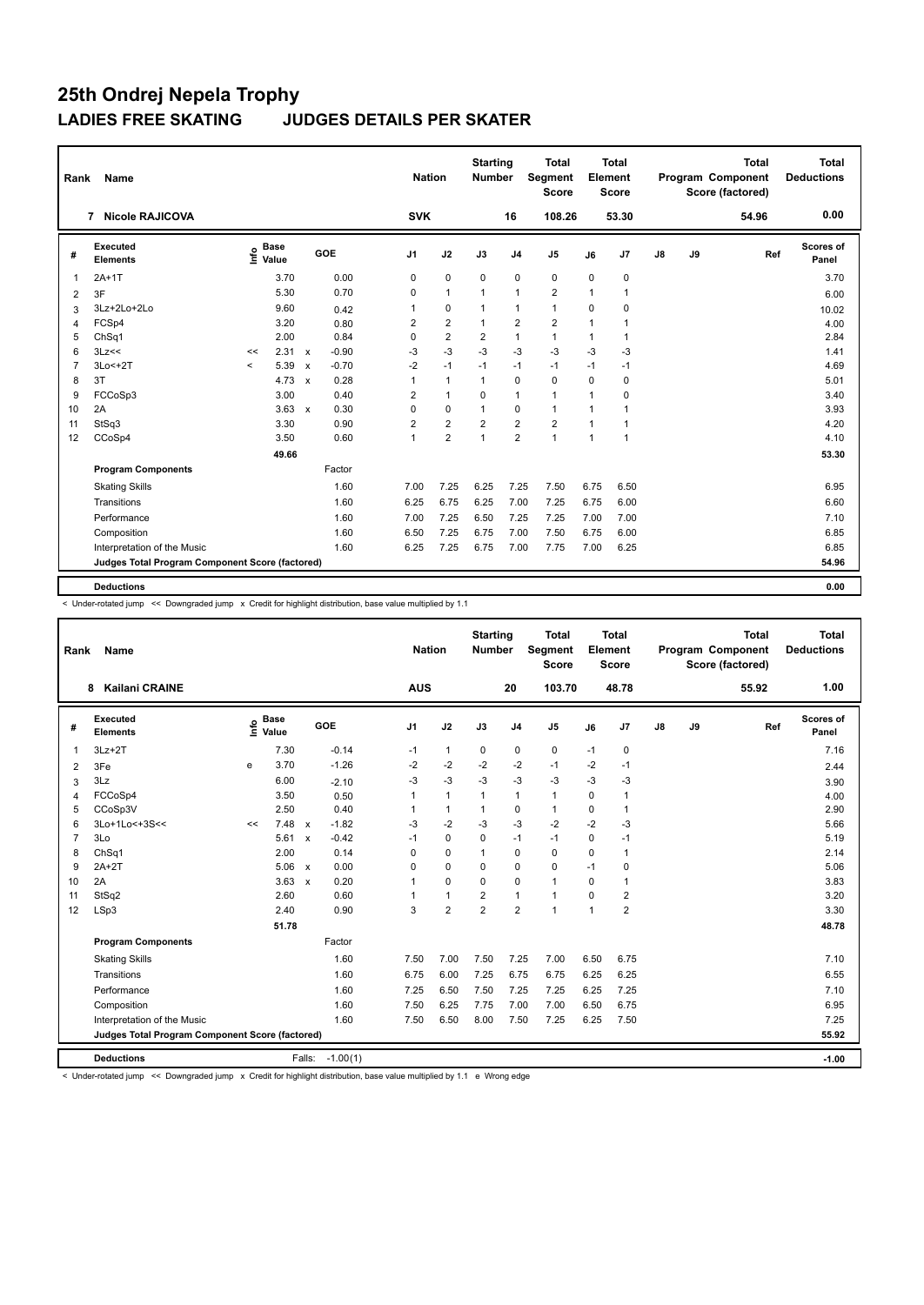| Rank           | Name                                            |                              |                                   | <b>Nation</b>  |                | <b>Starting</b><br>Number |                | <b>Total</b><br>Segment<br><b>Score</b> |              | <b>Total</b><br>Element<br>Score |               |    | <b>Total</b><br>Program Component<br>Score (factored) | <b>Total</b><br><b>Deductions</b> |
|----------------|-------------------------------------------------|------------------------------|-----------------------------------|----------------|----------------|---------------------------|----------------|-----------------------------------------|--------------|----------------------------------|---------------|----|-------------------------------------------------------|-----------------------------------|
|                | <b>Silvia HUGEC</b><br>9                        |                              |                                   | <b>SVK</b>     |                |                           | 12             | 102.17                                  |              | 51.37                            |               |    | 50.80                                                 | 0.00                              |
| #              | Executed<br><b>Elements</b>                     | <b>Base</b><br>١nf٥<br>Value | GOE                               | J <sub>1</sub> | J2             | J3                        | J <sub>4</sub> | J <sub>5</sub>                          | J6           | J7                               | $\mathsf{J}8$ | J9 | Ref                                                   | Scores of<br>Panel                |
| 1              | $3Lo+2T$                                        | 6.40                         | 0.70                              | 1              | $\overline{1}$ | $\mathbf{1}$              | $\mathbf{1}$   | $\mathbf{1}$                            | $\mathbf{1}$ | $\overline{1}$                   |               |    |                                                       | 7.10                              |
| 2              | 3Lo                                             | 5.10                         | 0.14                              | 0              | $\mathbf{1}$   | $\Omega$                  | 0              | $\mathbf{1}$                            | $\Omega$     | $\Omega$                         |               |    |                                                       | 5.24                              |
| 3              | 2Lz                                             | 2.10                         | 0.12                              | 0              | $\mathbf 0$    | $\mathbf 0$               | $\mathbf{1}$   | $\mathbf 0$                             | $\mathbf{1}$ | 1                                |               |    |                                                       | 2.22                              |
| 4              | FSSp4                                           | 3.00                         | 0.30                              | $\overline{2}$ | $\mathbf 0$    | $\mathbf{1}$              | $\mathbf{1}$   | 0                                       | $\mathbf 0$  | 1                                |               |    |                                                       | 3.30                              |
| 5              | ChSq1                                           | 2.00                         | 0.70                              | 1              | $\mathbf 0$    | $\overline{2}$            | $\overline{2}$ | $\mathbf{1}$                            | 1            | 0                                |               |    |                                                       | 2.70                              |
| 6              | StSq2                                           | 2.60                         | 0.20                              | 0              | $\mathbf 0$    | $\overline{2}$            | $\mathbf{1}$   | $\mathbf{1}$                            | $\Omega$     | $\Omega$                         |               |    |                                                       | 2.80                              |
| $\overline{7}$ | $3S+2T$                                         | 6.27                         | 0.00<br>$\mathsf{x}$              | 0              | $\mathbf 0$    | $\Omega$                  | $\mathbf 0$    | 0                                       | 0            | 0                                |               |    |                                                       | 6.27                              |
| 8              | 3S                                              | 4.84                         | 0.00<br>$\boldsymbol{\mathsf{x}}$ | 0              | $\Omega$       | $\Omega$                  | 0              | 0                                       | $\Omega$     | 0                                |               |    |                                                       | 4.84                              |
| 9              | 2A+1Lo+2F                                       | 6.27                         | 0.10<br>$\boldsymbol{\mathsf{x}}$ | 0              | $\mathbf{1}$   | 0                         | $\mathbf 0$    | 0                                       | 0            | 1                                |               |    |                                                       | 6.37                              |
| 10             | 2A                                              | 3.63                         | 0.20<br>$\boldsymbol{\mathsf{x}}$ | 1              | $\mathbf 0$    | $\overline{1}$            | $\mathbf 0$    | $\mathbf{1}$                            | $\Omega$     | 0                                |               |    |                                                       | 3.83                              |
| 11             | LSp4                                            | 2.70                         | 0.10                              | 1              | $\mathbf 0$    | $\mathbf 0$               | $\mathbf{1}$   | 0                                       | 0            | 0                                |               |    |                                                       | 2.80                              |
| 12             | CCoSp4                                          | 3.50                         | 0.40                              | 1              | $\overline{1}$ | $\overline{1}$            | $\mathbf 0$    | $\mathbf{1}$                            | $\mathbf 0$  | $\overline{1}$                   |               |    |                                                       | 3.90                              |
|                |                                                 | 48.41                        |                                   |                |                |                           |                |                                         |              |                                  |               |    |                                                       | 51.37                             |
|                | <b>Program Components</b>                       |                              | Factor                            |                |                |                           |                |                                         |              |                                  |               |    |                                                       |                                   |
|                | <b>Skating Skills</b>                           |                              | 1.60                              | 6.25           | 6.50           | 6.75                      | 6.50           | 6.25                                    | 6.25         | 6.00                             |               |    |                                                       | 6.35                              |
|                | Transitions                                     |                              | 1.60                              | 6.00           | 5.75           | 6.75                      | 6.00           | 6.00                                    | 5.75         | 5.50                             |               |    |                                                       | 5.90                              |
|                | Performance                                     |                              | 1.60                              | 6.50           | 6.75           | 7.00                      | 7.00           | 6.50                                    | 6.25         | 6.50                             |               |    |                                                       | 6.65                              |
|                | Composition                                     |                              | 1.60                              | 6.75           | 6.00           | 7.00                      | 6.75           | 6.25                                    | 6.25         | 5.75                             |               |    |                                                       | 6.40                              |
|                | Interpretation of the Music                     |                              | 1.60                              | 6.25           | 6.25           | 7.25                      | 7.00           | 6.50                                    | 6.25         | 6.00                             |               |    |                                                       | 6.45                              |
|                | Judges Total Program Component Score (factored) |                              |                                   |                |                |                           |                |                                         |              |                                  |               |    |                                                       | 50.80                             |
|                | <b>Deductions</b>                               |                              |                                   |                |                |                           |                |                                         |              |                                  |               |    |                                                       | 0.00                              |

x Credit for highlight distribution, base value multiplied by 1.1

| Rank           | <b>Name</b>                                     |                   |             |                           |            | <b>Nation</b>  |              | <b>Starting</b><br><b>Number</b> |                | <b>Total</b><br>Segment<br><b>Score</b> |             | <b>Total</b><br>Element<br><b>Score</b> |    |    | <b>Total</b><br>Program Component<br>Score (factored) | <b>Total</b><br><b>Deductions</b> |
|----------------|-------------------------------------------------|-------------------|-------------|---------------------------|------------|----------------|--------------|----------------------------------|----------------|-----------------------------------------|-------------|-----------------------------------------|----|----|-------------------------------------------------------|-----------------------------------|
|                | <b>Diana NIKITINA</b><br>10                     |                   |             |                           |            | LAT            |              |                                  | 15             | 97.93                                   |             | 50.53                                   |    |    | 48.40                                                 | 1.00                              |
| #              | Executed<br><b>Elements</b>                     | e Base<br>⊆ Value | <b>Base</b> | GOE                       |            | J <sub>1</sub> | J2           | J3                               | J <sub>4</sub> | J <sub>5</sub>                          | J6          | J7                                      | J8 | J9 | Ref                                                   | Scores of<br>Panel                |
| $\overline{1}$ | $3Lz + 2T$                                      |                   | 7.30        |                           | $-0.28$    | 0              | $\pmb{0}$    | $\pmb{0}$                        | $-2$           | $-1$                                    | $-1$        | $\pmb{0}$                               |    |    |                                                       | 7.02                              |
| 2              | 3F                                              |                   | 5.30        |                           | 0.42       | 1              | $\mathbf{1}$ | 0                                | $\mathbf{1}$   | $\pmb{0}$                               | $\mathbf 0$ | 1                                       |    |    |                                                       | 5.72                              |
| 3              | 3Lo                                             |                   | 5.10        |                           | 0.14       | 1              | $\mathbf 0$  | $-1$                             | $\mathbf 0$    | $\mathbf 0$                             | 0           | 1                                       |    |    |                                                       | 5.24                              |
| 4              | FCSp3                                           |                   | 2.80        |                           | 0.30       | 0              | $\pmb{0}$    | 1                                | $\mathbf 1$    | $\pmb{0}$                               | 1           | 1                                       |    |    |                                                       | 3.10                              |
| 5              | StSq3                                           |                   | 3.30        |                           | 0.20       | 0              | $\mathbf{1}$ |                                  | 0              | $\mathbf{1}$                            | 0           | 0                                       |    |    |                                                       | 3.50                              |
| 6              | $2A+3T<$                                        | $\hat{}$          | 6.93        | $\mathsf{x}$              | $-1.50$    | $-3$           | $-3$         | $-3$                             | $-3$           | $-3$                                    | $-3$        | $-3$                                    |    |    |                                                       | 5.43                              |
| 7              | 3Lz                                             |                   | 6.60        | $\boldsymbol{\mathsf{x}}$ | $-0.14$    | $-1$           | $\mathbf 0$  | $\Omega$                         | $\mathbf 0$    | $\mathbf 0$                             | $\mathbf 0$ | $-1$                                    |    |    |                                                       | 6.46                              |
| 8              | $2A+2T$                                         |                   | 5.06        | $\boldsymbol{\mathsf{x}}$ | $-0.90$    | $-1$           | $-2$         | $-2$                             | $-2$           | $-2$                                    | $-2$        | $-1$                                    |    |    |                                                       | 4.16                              |
| 9              | Ch <sub>Sq1</sub>                               |                   | 2.00        |                           | 0.00       | 0              | $\mathbf 0$  | $\mathbf 0$                      | $\mathbf 0$    | $\mathbf 0$                             | $\Omega$    | 0                                       |    |    |                                                       | 2.00                              |
| 10             | 3S                                              |                   | 4.84        | $\mathsf{x}$              | $-0.14$    | $-1$           | $\mathbf 0$  | $-1$                             | $\mathbf{1}$   | $\mathbf{1}$                            | $-1$        | 0                                       |    |    |                                                       | 4.70                              |
| 11             | FCCoSp                                          |                   | 0.00        |                           | 0.00       |                | ÷,           |                                  |                |                                         |             |                                         |    |    |                                                       | 0.00                              |
| 12             | CCoSp3                                          |                   | 3.00        |                           | 0.20       | $\mathbf 0$    | $\mathbf{1}$ | $\mathbf{1}$                     | $\mathbf 0$    | $\mathbf 0$                             | $\mathbf 0$ | $\overline{1}$                          |    |    |                                                       | 3.20                              |
|                |                                                 |                   | 52.23       |                           |            |                |              |                                  |                |                                         |             |                                         |    |    |                                                       | 50.53                             |
|                | <b>Program Components</b>                       |                   |             |                           | Factor     |                |              |                                  |                |                                         |             |                                         |    |    |                                                       |                                   |
|                | <b>Skating Skills</b>                           |                   |             |                           | 1.60       | 7.00           | 6.50         | 6.50                             | 6.75           | 6.25                                    | 5.50        | 6.00                                    |    |    |                                                       | 6.40                              |
|                | Transitions                                     |                   |             |                           | 1.60       | 6.50           | 5.75         | 6.00                             | 4.75           | 5.75                                    | 5.50        | 5.50                                    |    |    |                                                       | 5.70                              |
|                | Performance                                     |                   |             |                           | 1.60       | 6.25           | 6.50         | 6.50                             | 6.00           | 6.00                                    | 5.50        | 6.00                                    |    |    |                                                       | 6.15                              |
|                | Composition                                     |                   |             |                           | 1.60       | 6.75           | 6.00         | 6.75                             | 5.25           | 6.25                                    | 5.75        | 5.50                                    |    |    |                                                       | 6.05                              |
|                | Interpretation of the Music                     |                   |             |                           | 1.60       | 6.00           | 6.25         | 6.50                             | 6.00           | 6.00                                    | 5.50        | 5.25                                    |    |    |                                                       | 5.95                              |
|                | Judges Total Program Component Score (factored) |                   |             |                           |            |                |              |                                  |                |                                         |             |                                         |    |    |                                                       | 48.40                             |
|                | <b>Deductions</b>                               |                   |             | Falls:                    | $-1.00(1)$ |                |              |                                  |                |                                         |             |                                         |    |    |                                                       | $-1.00$                           |

< Under-rotated jump x Credit for highlight distribution, base value multiplied by 1.1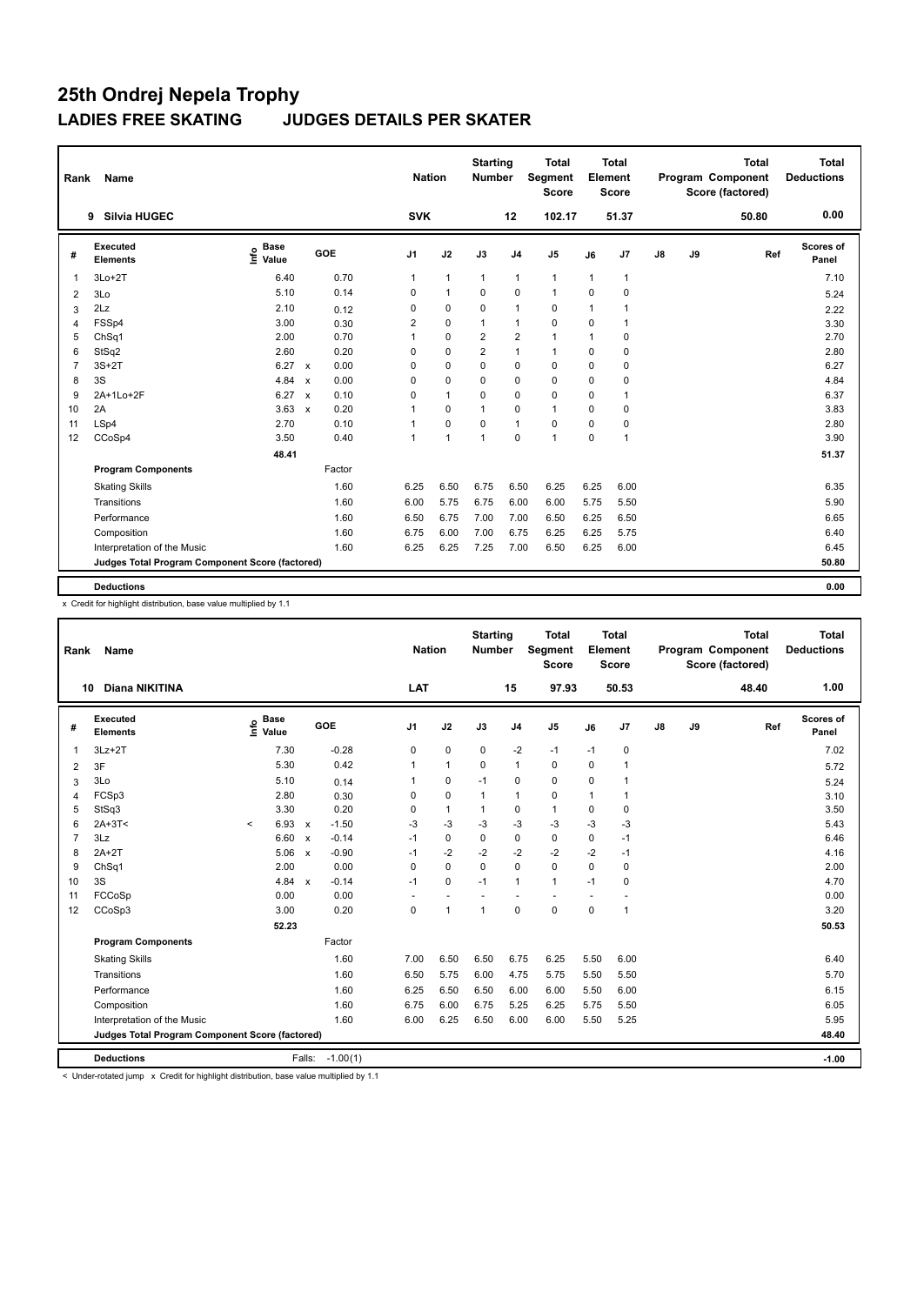| Rank           | <b>Name</b>                                     |         |                                  |                           |            |                | <b>Nation</b> |                | <b>Starting</b><br><b>Number</b> |                | <b>Total</b><br>Segment<br><b>Score</b> |          | <b>Total</b><br>Element<br><b>Score</b> |               |    | <b>Total</b><br><b>Program Component</b><br>Score (factored) |     | Total<br><b>Deductions</b> |
|----------------|-------------------------------------------------|---------|----------------------------------|---------------------------|------------|----------------|---------------|----------------|----------------------------------|----------------|-----------------------------------------|----------|-----------------------------------------|---------------|----|--------------------------------------------------------------|-----|----------------------------|
|                | <b>Larkyn AUSTMAN</b><br>11                     |         |                                  |                           |            |                | CAN           |                |                                  | 11             | 94.31                                   |          | 46.31                                   |               |    | 50.00                                                        |     | 2.00                       |
| #              | Executed<br><b>Elements</b>                     |         | <b>Base</b><br>e Base<br>⊆ Value |                           | GOE        | J <sub>1</sub> |               | J2             | J3                               | J <sub>4</sub> | J <sub>5</sub>                          | J6       | J7                                      | $\mathsf{J}8$ | J9 |                                                              | Ref | Scores of<br>Panel         |
| $\overline{1}$ | $3F+2T$                                         |         | 6.60                             |                           | $-0.84$    | $-1$           |               | $-1$           | $-1$                             | $-1$           | $-2$                                    | $-2$     | $-1$                                    |               |    |                                                              |     | 5.76                       |
| $\overline{2}$ | $2A+2T$                                         |         | 4.60                             |                           | $-0.50$    | $-1$           |               | -1             | $-2$                             | $-1$           | $\mathbf 0$                             | $-1$     | $-1$                                    |               |    |                                                              |     | 4.10                       |
| 3              | 3Lz<                                            | $\prec$ | 4.20                             |                           | $-2.10$    | $-3$           |               | $-3$           | $-3$                             | -3             | $-3$                                    | $-3$     | $-3$                                    |               |    |                                                              |     | 2.10                       |
| 4              | FSSp3                                           |         | 2.60                             |                           | 0.10       |                |               | $\mathbf 0$    | $\Omega$                         | $\mathbf{1}$   | $\mathbf 0$                             | $\Omega$ | 0                                       |               |    |                                                              |     | 2.70                       |
| 5              | Ch <sub>Sq1</sub>                               |         | 2.00                             |                           | 0.56       |                |               | $\mathbf 0$    | $\mathbf{1}$                     | 0              | $\overline{2}$                          | 1        | $\mathbf{1}$                            |               |    |                                                              |     | 2.56                       |
| 6              | 3F                                              |         | 5.83                             | $\mathsf{x}$              | $-2.10$    | -3             |               | $-3$           | $-3$                             | $-3$           | $-3$                                    | $-3$     | $-3$                                    |               |    |                                                              |     | 3.73                       |
| $\overline{7}$ | 3S+1T+1Lo                                       |         | 5.83                             | $\boldsymbol{\mathsf{x}}$ | 0.00       | 0              |               | $\mathbf 0$    | $\mathbf 0$                      | $\mathbf 0$    | $-1$                                    | 0        | 0                                       |               |    |                                                              |     | 5.83                       |
| 8              | FCCoSp3                                         |         | 3.00                             |                           | $-0.30$    | $-1$           |               | $\pmb{0}$      | $-1$                             | $-1$           | $-1$                                    | $-1$     | $-1$                                    |               |    |                                                              |     | 2.70                       |
| 9              | 2A                                              |         | $3.63 \times$                    |                           | 0.00       | $\Omega$       |               | $\Omega$       | $\Omega$                         | $\mathbf 0$    | $\Omega$                                | 1        | $\Omega$                                |               |    |                                                              |     | 3.63                       |
| 10             | 3S                                              |         | 4.84                             | $\mathsf{x}$              | 0.56       | 0              |               | $\overline{1}$ | $\mathbf{1}$                     | $\mathbf{1}$   | $\mathbf 0$                             | 1        | 1                                       |               |    |                                                              |     | 5.40                       |
| 11             | StSq3                                           |         | 3.30                             |                           | 0.60       |                |               | $\overline{1}$ | $\mathbf{1}$                     | $\mathbf{1}$   | $\overline{2}$                          | 2        | $\mathbf{1}$                            |               |    |                                                              |     | 3.90                       |
| 12             | CCoSp4                                          |         | 3.50                             |                           | 0.40       | $\overline{1}$ |               | $\overline{1}$ | $\Omega$                         | $\mathbf{1}$   | $\Omega$                                | 1        | $\mathbf{1}$                            |               |    |                                                              |     | 3.90                       |
|                |                                                 |         | 49.93                            |                           |            |                |               |                |                                  |                |                                         |          |                                         |               |    |                                                              |     | 46.31                      |
|                | <b>Program Components</b>                       |         |                                  |                           | Factor     |                |               |                |                                  |                |                                         |          |                                         |               |    |                                                              |     |                            |
|                | <b>Skating Skills</b>                           |         |                                  |                           | 1.60       | 6.75           |               | 6.00           | 6.25                             | 6.50           | 5.75                                    | 6.75     | 6.75                                    |               |    |                                                              |     | 6.45                       |
|                | Transitions                                     |         |                                  |                           | 1.60       | 6.00           |               | 5.50           | 6.00                             | 5.50           | 5.50                                    | 6.75     | 6.25                                    |               |    |                                                              |     | 5.85                       |
|                | Performance                                     |         |                                  |                           | 1.60       | 6.25           |               | 6.00           | 6.00                             | 5.25           | 5.75                                    | 7.50     | 6.50                                    |               |    |                                                              |     | 6.10                       |
|                | Composition                                     |         |                                  |                           | 1.60       | 7.00           |               | 5.75           | 6.25                             | 5.75           | 6.00                                    | 7.25     | 7.00                                    |               |    |                                                              |     | 6.40                       |
|                | Interpretation of the Music                     |         |                                  |                           | 1.60       | 6.75           |               | 6.00           | 6.50                             | 5.50           | 6.25                                    | 7.25     | 6.75                                    |               |    |                                                              |     | 6.45                       |
|                | Judges Total Program Component Score (factored) |         |                                  |                           |            |                |               |                |                                  |                |                                         |          |                                         |               |    |                                                              |     | 50.00                      |
|                | <b>Deductions</b>                               |         |                                  | Falls:                    | $-2.00(2)$ |                |               |                |                                  |                |                                         |          |                                         |               |    |                                                              |     | $-2.00$                    |

< Under-rotated jump x Credit for highlight distribution, base value multiplied by 1.1

| Rank           | Name                                            |                                  |                         | <b>Nation</b>  |                | <b>Starting</b><br><b>Number</b> |                | <b>Total</b><br>Segment<br><b>Score</b> |                | <b>Total</b><br>Element<br><b>Score</b> |    |    | <b>Total</b><br>Program Component<br>Score (factored) | <b>Total</b><br><b>Deductions</b> |
|----------------|-------------------------------------------------|----------------------------------|-------------------------|----------------|----------------|----------------------------------|----------------|-----------------------------------------|----------------|-----------------------------------------|----|----|-------------------------------------------------------|-----------------------------------|
| 12             | Eliska BREZINOVA                                |                                  |                         | <b>CZE</b>     |                |                                  | 13             | 91.29                                   |                | 43.37                                   |    |    | 47.92                                                 | 0.00                              |
| #              | Executed<br><b>Elements</b>                     | <b>Base</b><br>e Base<br>⊆ Value | GOE                     | J <sub>1</sub> | J2             | J3                               | J <sub>4</sub> | J <sub>5</sub>                          | J6             | J7                                      | J8 | J9 | Ref                                                   | <b>Scores of</b><br>Panel         |
| $\mathbf{1}$   | 3Lz                                             | 6.00                             | $-0.70$                 | $-1$           | $\mathbf{1}$   | $-1$                             | $-2$           | $-1$                                    | $-1$           | $-1$                                    |    |    |                                                       | 5.30                              |
| 2              | 3T                                              | 4.30                             | $-1.68$                 | $-3$           | $-3$           | $-2$                             | $-2$           | $-2$                                    | $-2$           | $-3$                                    |    |    |                                                       | 2.62                              |
| 3              | 3Lo                                             | 5.10                             | $-1.68$                 | $-3$           | $-2$           | $-2$                             | $-3$           | $-3$                                    | $-2$           | $-2$                                    |    |    |                                                       | 3.42                              |
| $\overline{4}$ | FCSSp4                                          | 3.00                             | 0.00                    | 1              | $\mathbf 0$    | 0                                | 0              | $\mathbf 0$                             | 0              | 0                                       |    |    |                                                       | 3.00                              |
| 5              | ChSq1                                           | 2.00                             | 0.28                    | 1              | $\mathbf{1}$   | $\mathbf{1}$                     | 0              | $\mathbf 0$                             | 0              | 0                                       |    |    |                                                       | 2.28                              |
| 6              | 3S                                              | 4.84                             | $-1.40$<br>$\mathbf{x}$ | $-2$           | $-2$           | $-2$                             | $-2$           | $-2$                                    | $-2$           | $-2$                                    |    |    |                                                       | 3.44                              |
| $\overline{7}$ | $3T+2T$                                         | 6.16                             | $-1.12$<br>$\mathbf{x}$ | $-2$           | $-1$           | $-1$                             | $-2$           | $-2$                                    | $-1$           | $-2$                                    |    |    |                                                       | 5.04                              |
| 8              | 2A                                              | 3.63                             | 0.50<br>$\mathsf{x}$    | 0              | $\mathbf{1}$   | $\mathbf{1}$                     | $\mathbf{1}$   | $\mathbf{1}$                            | $\mathbf{1}$   | -1                                      |    |    |                                                       | 4.13                              |
| 9              | CCoSp4                                          | 3.50                             | 0.30                    | 2              | $\mathbf{1}$   | 0                                | 0              | $\mathbf 0$                             | $\mathbf{1}$   | $\overline{1}$                          |    |    |                                                       | 3.80                              |
| 10             | $2Lz+2T$                                        | $3.74 \times$                    | 0.00                    | $\Omega$       | $\Omega$       | $\Omega$                         | $\Omega$       | $\Omega$                                | $\Omega$       | $\Omega$                                |    |    |                                                       | 3.74                              |
| 11             | StSq2                                           | 2.60                             | 0.00                    | 0              | $\mathbf 0$    | 1                                | $\mathbf 0$    | $\pmb{0}$                               | $\mathbf 0$    | 0                                       |    |    |                                                       | 2.60                              |
| 12             | FCCoSp4                                         | 3.50                             | 0.50                    | 1              | $\overline{1}$ | 1                                | $\overline{1}$ | 1                                       | $\overline{2}$ | -1                                      |    |    |                                                       | 4.00                              |
|                |                                                 | 48.37                            |                         |                |                |                                  |                |                                         |                |                                         |    |    |                                                       | 43.37                             |
|                | <b>Program Components</b>                       |                                  | Factor                  |                |                |                                  |                |                                         |                |                                         |    |    |                                                       |                                   |
|                | <b>Skating Skills</b>                           |                                  | 1.60                    | 6.50           | 6.50           | 6.25                             | 6.25           | 5.75                                    | 6.50           | 6.00                                    |    |    |                                                       | 6.30                              |
|                | Transitions                                     |                                  | 1.60                    | 5.75           | 5.75           | 6.00                             | 5.75           | 5.50                                    | 6.25           | 5.50                                    |    |    |                                                       | 5.75                              |
|                | Performance                                     |                                  | 1.60                    | 5.75           | 6.50           | 6.25                             | 5.25           | 5.75                                    | 6.25           | 6.25                                    |    |    |                                                       | 6.05                              |
|                | Composition                                     |                                  | 1.60                    | 6.00           | 6.50           | 6.50                             | 5.50           | 5.50                                    | 6.50           | 5.50                                    |    |    |                                                       | 6.00                              |
|                | Interpretation of the Music                     |                                  | 1.60                    | 5.75           | 6.25           | 6.50                             | 5.25           | 5.50                                    | 6.00           | 5.75                                    |    |    |                                                       | 5.85                              |
|                | Judges Total Program Component Score (factored) |                                  |                         |                |                |                                  |                |                                         |                |                                         |    |    |                                                       | 47.92                             |
|                | <b>Deductions</b>                               |                                  |                         |                |                |                                  |                |                                         |                |                                         |    |    |                                                       | 0.00                              |

x Credit for highlight distribution, base value multiplied by 1.1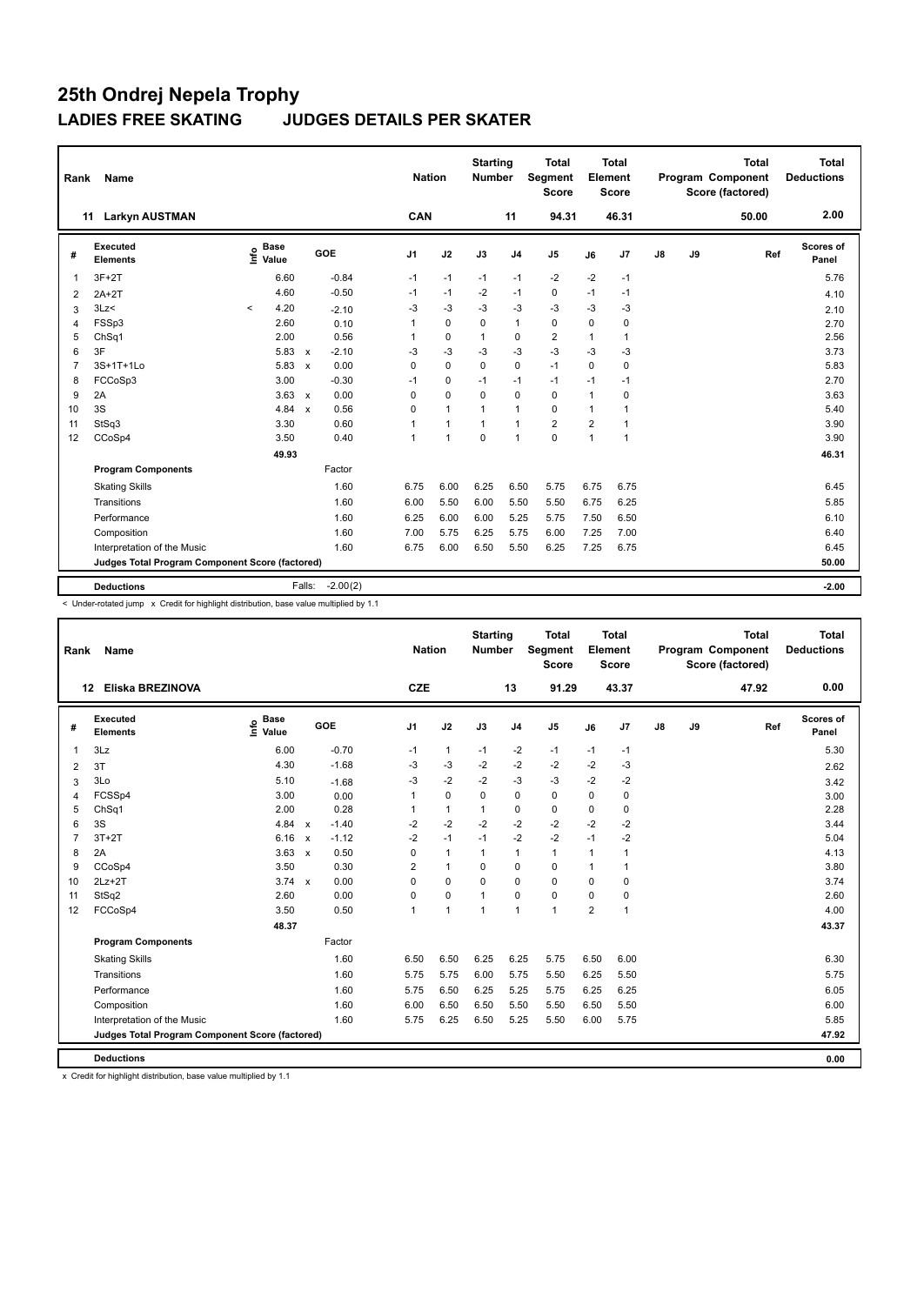| Rank           | Name                                            |                              |                        | <b>Nation</b>  |                | <b>Starting</b><br>Number |                | <b>Total</b><br><b>Segment</b><br><b>Score</b> |                | <b>Total</b><br>Element<br>Score |               |    | <b>Total</b><br>Program Component<br>Score (factored) | <b>Total</b><br><b>Deductions</b> |
|----------------|-------------------------------------------------|------------------------------|------------------------|----------------|----------------|---------------------------|----------------|------------------------------------------------|----------------|----------------------------------|---------------|----|-------------------------------------------------------|-----------------------------------|
|                | <b>Karly ROBERTSON</b><br>13                    |                              |                        | <b>GBR</b>     |                |                           | 14             | 88.24                                          |                | 45.28                            |               |    | 46.96                                                 | 4.00                              |
| #              | Executed<br><b>Elements</b>                     | <b>Base</b><br>lnfo<br>Value | GOE                    | J <sub>1</sub> | J2             | J3                        | J <sub>4</sub> | J5                                             | J6             | J7                               | $\mathsf{J}8$ | J9 | Ref                                                   | <b>Scores of</b><br>Panel         |
| 1              | 3F                                              | 5.30                         | 0.56                   | 0              | $\mathbf{1}$   | $\mathbf{1}$              | $\mathbf{1}$   | $\mathbf{1}$                                   | $\mathbf{1}$   | 0                                |               |    |                                                       | 5.86                              |
| $\overline{2}$ | 3T                                              | 4.30                         | $-2.10$                | $-3$           | $-3$           | $-3$                      | $-3$           | $-3$                                           | $-3$           | $-3$                             |               |    |                                                       | 2.20                              |
| 3              | 3Lo                                             | 5.10                         | $-0.70$                | -1             | $\mathbf 0$    | $-1$                      | $-1$           | $-1$                                           | $-1$           | $-1$                             |               |    |                                                       | 4.40                              |
| 4              | FSSp4                                           | 3.00                         | 0.20                   | 1              | $\overline{1}$ | $\Omega$                  | $\overline{2}$ | $\mathbf 0$                                    | $\Omega$       | 0                                |               |    |                                                       | 3.20                              |
| 5              | $3T+2T$                                         | 5.60                         | 0.56                   | 0              | $\overline{1}$ | 1                         | $-1$           | $\mathbf{1}$                                   | 1              | 1                                |               |    |                                                       | 6.16                              |
| 6              | 3S                                              | 4.40                         | $-2.10$                | $-3$           | $-3$           | $-3$                      | $-3$           | $-3$                                           | -3             | $-3$                             |               |    |                                                       | 2.30                              |
| $\overline{7}$ | $3S+2T$                                         | 6.27                         | 0.28<br>$\mathbf{x}$   | 1              | $\mathbf{1}$   | $\mathbf{1}$              | $\mathbf 0$    | $\mathbf 0$                                    | $\mathbf 0$    | $\mathbf 0$                      |               |    |                                                       | 6.55                              |
| 8              | 2A                                              | 3.63                         | $-1.50$<br>$\mathbf x$ | $-3$           | $-3$           | $-3$                      | $-3$           | $-3$                                           | $-3$           | $-3$                             |               |    |                                                       | 2.13                              |
| 9              | StSq3                                           | 3.30                         | 0.00                   | 0              | $\mathbf 0$    | 0                         | 0              | 0                                              | $\mathbf{1}$   | 0                                |               |    |                                                       | 3.30                              |
| 10             | CCoSp4                                          | 3.50                         | 0.10                   | 1              | $\mathbf 0$    | $\mathbf 0$               | $\mathbf 0$    | 0                                              | $\mathbf 0$    | 1                                |               |    |                                                       | 3.60                              |
| 11             | ChSq1                                           | 2.00                         | 0.28                   |                | $\mathbf 0$    | $\overline{1}$            | $-1$           | $\mathbf 0$                                    | $\mathbf 0$    | 1                                |               |    |                                                       | 2.28                              |
| 12             | LSp4                                            | 2.70                         | 0.60                   | $\overline{2}$ | $\overline{1}$ | $\Omega$                  | $\overline{1}$ | $\overline{1}$                                 | $\overline{2}$ | 1                                |               |    |                                                       | 3.30                              |
|                |                                                 | 49.10                        |                        |                |                |                           |                |                                                |                |                                  |               |    |                                                       | 45.28                             |
|                | <b>Program Components</b>                       |                              | Factor                 |                |                |                           |                |                                                |                |                                  |               |    |                                                       |                                   |
|                | <b>Skating Skills</b>                           |                              | 1.60                   | 6.00           | 6.00           | 6.50                      | 6.00           | 5.75                                           | 5.75           | 5.75                             |               |    |                                                       | 5.90                              |
|                | Transitions                                     |                              | 1.60                   | 5.00           | 5.50           | 5.75                      | 5.75           | 5.50                                           | 5.75           | 5.75                             |               |    |                                                       | 5.65                              |
|                | Performance                                     |                              | 1.60                   | 5.75           | 6.00           | 6.25                      | 5.50           | 6.00                                           | 6.00           | 5.50                             |               |    |                                                       | 5.85                              |
|                | Composition                                     |                              | 1.60                   | 5.25           | 5.50           | 6.25                      | 5.75           | 5.75                                           | 6.25           | 6.00                             |               |    |                                                       | 5.85                              |
|                | Interpretation of the Music                     |                              | 1.60                   | 5.75           | 6.00           | 6.50                      | 6.00           | 6.00                                           | 6.00           | 6.50                             |               |    |                                                       | 6.10                              |
|                | Judges Total Program Component Score (factored) |                              |                        |                |                |                           |                |                                                |                |                                  |               |    |                                                       | 46.96                             |
|                | <b>Deductions</b>                               |                              | Falls:                 |                |                |                           |                |                                                |                |                                  |               |    |                                                       | $-4.00$                           |
|                |                                                 |                              | $-4.00(3)$             |                |                |                           |                |                                                |                |                                  |               |    |                                                       |                                   |

x Credit for highlight distribution, base value multiplied by 1.1

| Rank           | <b>Name</b>                                     |         |                                    |              |         |                | <b>Nation</b> |                | <b>Starting</b><br>Number |                | <b>Total</b><br>Segment<br><b>Score</b> |                | <b>Total</b><br>Element<br><b>Score</b> |    |    | <b>Total</b><br>Program Component<br>Score (factored) | Total<br><b>Deductions</b> |
|----------------|-------------------------------------------------|---------|------------------------------------|--------------|---------|----------------|---------------|----------------|---------------------------|----------------|-----------------------------------------|----------------|-----------------------------------------|----|----|-------------------------------------------------------|----------------------------|
|                | Anastasia GOZHVA<br>14                          |         |                                    |              |         |                | <b>UKR</b>    |                |                           | 7              | 85.64                                   |                | 40.36                                   |    |    | 45.28                                                 | 0.00                       |
| #              | Executed<br><b>Elements</b>                     |         | <b>Base</b><br>$\frac{6}{5}$ Value |              | GOE     | J <sub>1</sub> |               | J2             | J3                        | J <sub>4</sub> | J <sub>5</sub>                          | J6             | J7                                      | J8 | J9 | Ref                                                   | Scores of<br>Panel         |
| 1              | 2Lz                                             |         | 2.10                               |              | 0.24    | 1              |               | $\mathbf{1}$   | $\pmb{0}$                 | $\mathbf 0$    | $\mathbf{1}$                            | $\mathbf{1}$   | 1                                       |    |    |                                                       | 2.34                       |
| 2              | 2A                                              |         | 3.30                               |              | 0.40    | $\mathbf 0$    |               | $\mathbf{1}$   | $\Omega$                  | $\mathbf{1}$   | $\mathbf{1}$                            | -1             | 1                                       |    |    |                                                       | 3.70                       |
| 3              | 3F+2T+2Lo                                       |         | 8.40                               |              | $-0.70$ | $-1$           |               | $-1$           | $\mathbf 0$               | $-1$           | $-1$                                    | $-2$           | $-1$                                    |    |    |                                                       | 7.70                       |
| 4              | 3T                                              |         | 4.30                               |              | $-0.70$ | $-1$           |               | $-1$           | $-1$                      | $-1$           | $-1$                                    | $-1$           | $-1$                                    |    |    |                                                       | 3.60                       |
| 5              | FCSp4                                           |         | 3.20                               |              | 0.60    | $\overline{2}$ |               | $\mathbf{1}$   | $\mathbf{1}$              | $\mathbf{1}$   | $\mathbf{1}$                            | $\overline{2}$ | 1                                       |    |    |                                                       | 3.80                       |
| 6              | $3S<+2T$                                        | $\prec$ | 4.40                               |              | $-0.70$ | $-1$           |               | $-1$           | 0                         | $-1$           | $-1$                                    | $-1$           | $-1$                                    |    |    |                                                       | 3.70                       |
| $\overline{7}$ | 2S                                              |         | 1.43                               | $\mathsf{x}$ | $-0.40$ | $-2$           |               | $-2$           | $-1$                      | $-2$           | $-2$                                    | $-2$           | $-2$                                    |    |    |                                                       | 1.03                       |
| 8              | ChSq1                                           |         | 2.00                               |              | 0.70    | 1              |               | $\mathbf{1}$   | 1                         | $\mathbf{1}$   | $\mathbf{1}$                            | 1              | 1                                       |    |    |                                                       | 2.70                       |
| 9              | LSp4                                            |         | 2.70                               |              | 1.00    | $\overline{2}$ |               | $\overline{2}$ | $\overline{2}$            | 3              | $\mathbf{1}$                            | $\overline{2}$ | 2                                       |    |    |                                                       | 3.70                       |
| 10             | 3T<+REP                                         | $\prec$ | 2.31                               | $\mathsf{x}$ | $-1.12$ | $-2$           |               | $-1$           | $-1$                      | $-2$           | $-1$                                    | $-2$           | $-2$                                    |    |    |                                                       | 1.19                       |
| 11             | StSq2                                           |         | 2.60                               |              | 0.30    | $\mathbf 0$    |               | $\mathbf 0$    | $\mathbf{1}$              | $\mathbf{1}$   | $\mathbf{1}$                            | $\mathbf 0$    | $\overline{1}$                          |    |    |                                                       | 2.90                       |
| 12             | CCoSp4                                          |         | 3.50                               |              | 0.50    | $\overline{2}$ |               | $\mathbf{1}$   | $\Omega$                  | $\overline{1}$ | $\mathbf{1}$                            | $\mathbf{1}$   | 1                                       |    |    |                                                       | 4.00                       |
|                |                                                 |         | 40.24                              |              |         |                |               |                |                           |                |                                         |                |                                         |    |    |                                                       | 40.36                      |
|                | <b>Program Components</b>                       |         |                                    |              | Factor  |                |               |                |                           |                |                                         |                |                                         |    |    |                                                       |                            |
|                | <b>Skating Skills</b>                           |         |                                    |              | 1.60    | 6.00           |               | 5.00           | 5.25                      | 6.25           | 5.75                                    | 5.50           | 5.75                                    |    |    |                                                       | 5.65                       |
|                | Transitions                                     |         |                                    |              | 1.60    | 5.50           |               | 5.00           | 5.25                      | 5.25           | 5.50                                    | 5.25           | 5.50                                    |    |    |                                                       | 5.35                       |
|                | Performance                                     |         |                                    |              | 1.60    |                | 6.25          | 5.50           | 5.50                      | 6.00           | 6.00                                    | 5.25           | 6.00                                    |    |    |                                                       | 5.80                       |
|                | Composition                                     |         |                                    |              | 1.60    | 6.00           |               | 5.50           | 5.75                      | 5.75           | 5.75                                    | 5.75           | 5.75                                    |    |    |                                                       | 5.75                       |
|                | Interpretation of the Music                     |         |                                    |              | 1.60    |                | 5.75          | 5.00           | 5.75                      | 5.75           | 5.75                                    | 5.75           | 5.75                                    |    |    |                                                       | 5.75                       |
|                | Judges Total Program Component Score (factored) |         |                                    |              |         |                |               |                |                           |                |                                         |                |                                         |    |    |                                                       | 45.28                      |
|                | <b>Deductions</b>                               |         |                                    |              |         |                |               |                |                           |                |                                         |                |                                         |    |    |                                                       | 0.00                       |
|                |                                                 |         |                                    |              |         |                |               |                |                           |                |                                         |                |                                         |    |    |                                                       |                            |

< Under-rotated jump x Credit for highlight distribution, base value multiplied by 1.1 REP Jump repetition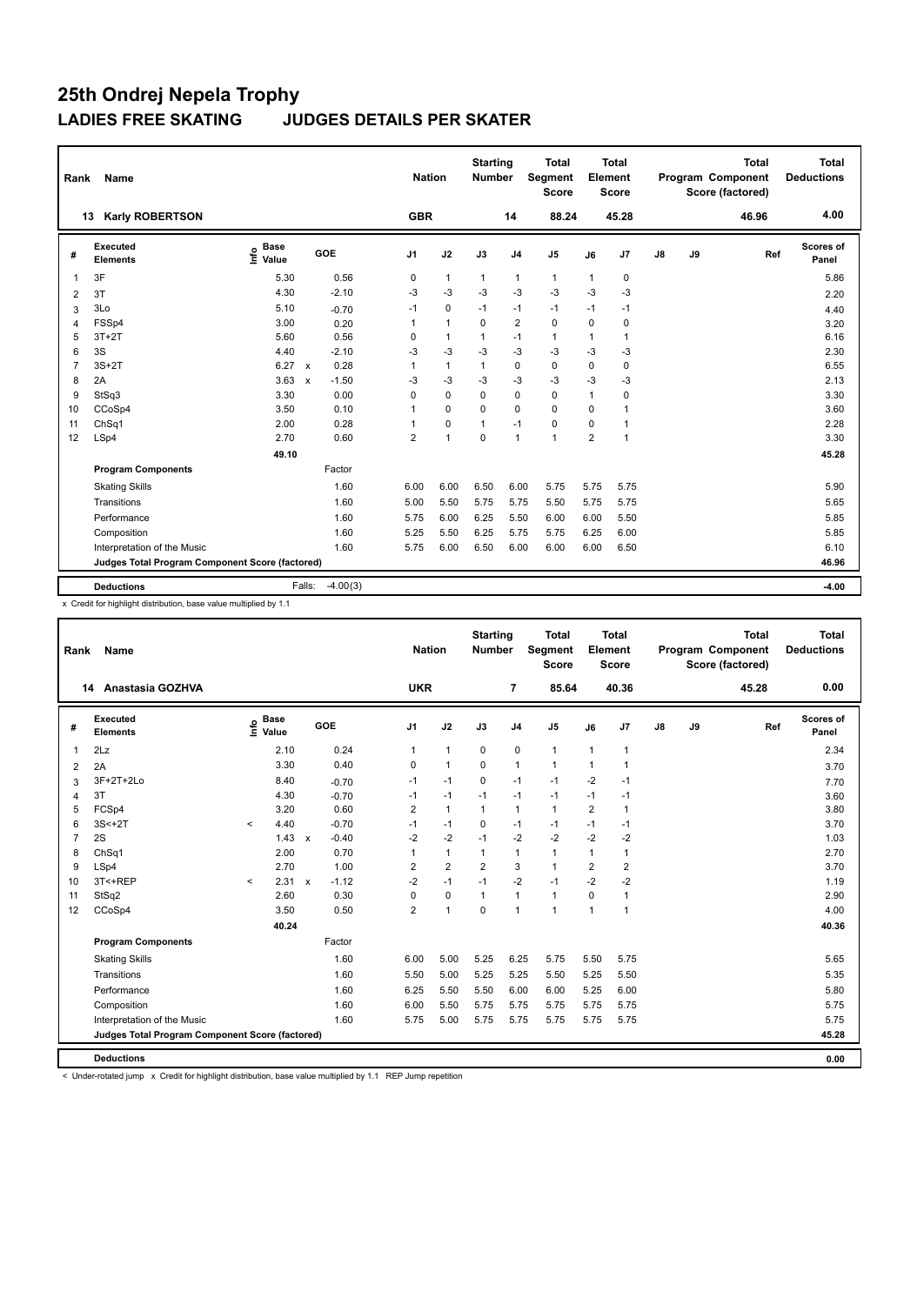| Rank           | <b>Name</b>                                     |         |                                  |              |         |                | <b>Nation</b> |                | <b>Starting</b><br><b>Number</b> |                | <b>Total</b><br>Segment<br>Score |                | <b>Total</b><br>Element<br><b>Score</b> |            |    | <b>Total</b><br>Program Component<br>Score (factored) |     | <b>Total</b><br><b>Deductions</b> |
|----------------|-------------------------------------------------|---------|----------------------------------|--------------|---------|----------------|---------------|----------------|----------------------------------|----------------|----------------------------------|----------------|-----------------------------------------|------------|----|-------------------------------------------------------|-----|-----------------------------------|
|                | <b>Danielle HARRISON</b><br>15                  |         |                                  |              |         |                | <b>GBR</b>    |                |                                  | 9              | 84.00                            |                | 36.56                                   |            |    | 47.44                                                 |     | 0.00                              |
| #              | Executed<br><b>Elements</b>                     |         | <b>Base</b><br>e Base<br>⊆ Value |              | GOE     | J <sub>1</sub> |               | J2             | J3                               | J <sub>4</sub> | J <sub>5</sub>                   | J6             | J7                                      | ${\sf J8}$ | J9 |                                                       | Ref | Scores of<br>Panel                |
| $\overline{1}$ | 2A                                              |         | 3.30                             |              | 0.40    | $\mathbf{1}$   |               | $\mathbf{1}$   | $\mathbf 0$                      | $\mathbf{1}$   | $\mathbf{1}$                     | 1              | 0                                       |            |    |                                                       |     | 3.70                              |
| 2              | 2F                                              |         | 1.90                             |              | 0.00    | $-1$           |               | $\mathbf 0$    | $\Omega$                         | $\mathbf 0$    | $\mathbf 0$                      | $\Omega$       | $\mathbf 0$                             |            |    |                                                       |     | 1.90                              |
| 3              | $3S+2T$                                         |         | 5.70                             |              | 0.00    | 0              |               | $\mathbf 0$    | $\mathbf 0$                      | $\mathbf{1}$   | $\mathbf 0$                      | $\Omega$       | $-1$                                    |            |    |                                                       |     | 5.70                              |
| $\overline{4}$ | $3T < +2T$                                      | $\prec$ | 4.30                             |              | $-1.26$ | $-3$           |               | $-2$           | $-2$                             | $-1$           | $-1$                             | $-1$           | $-3$                                    |            |    |                                                       |     | 3.04                              |
| 5              | FCSp3                                           |         | 2.80                             |              | 0.00    | $\Omega$       |               | $\mathbf 0$    | $\Omega$                         | $\mathbf{1}$   | $\mathbf 0$                      | $\Omega$       | 0                                       |            |    |                                                       |     | 2.80                              |
| 6              | Ch <sub>Sq1</sub>                               |         | 2.00                             |              | 0.84    | $\overline{2}$ |               | $\overline{2}$ | $\Omega$                         | $\mathbf{1}$   | $\mathbf{1}$                     | 1              | 1                                       |            |    |                                                       |     | 2.84                              |
| $\overline{7}$ | 1S                                              |         | 0.44                             | $\mathbf{x}$ | $-0.04$ | $-1$           |               | $\Omega$       | $\Omega$                         | $\mathbf 0$    | $-1$                             | $-1$           | 0                                       |            |    |                                                       |     | 0.40                              |
| 8              | $3S+2T^*$                                       | $\star$ | 4.84                             | $\mathsf{x}$ | $-0.56$ | $-1$           |               | $-1$           | $-1$                             | $\mathbf 0$    | $\mathbf 0$                      | $-1$           | $-1$                                    |            |    |                                                       |     | 4.28                              |
| 9              | 3Lo<<                                           | <<      | 1.98                             | $\mathsf{x}$ | $-0.78$ | $-3$           |               | $-3$           | $-2$                             | $-3$           | $-2$                             | $-2$           | $-3$                                    |            |    |                                                       |     | 1.20                              |
| 10             | LSp3                                            |         | 2.40                             |              | 0.80    | $\overline{2}$ |               | $\mathbf{1}$   | $\mathbf{1}$                     | $\overline{2}$ | $\overline{2}$                   | 1              | $\overline{2}$                          |            |    |                                                       |     | 3.20                              |
| 11             | StSq2                                           |         | 2.60                             |              | 0.80    |                |               | $\mathbf{1}$   | $\mathbf{1}$                     | $\overline{2}$ | $\overline{2}$                   | $\overline{2}$ | $\overline{2}$                          |            |    |                                                       |     | 3.40                              |
| 12             | CCoSp4                                          |         | 3.50                             |              | 0.60    |                |               | $\overline{1}$ | $\Omega$                         | $\overline{2}$ | $\overline{2}$                   | 1              | 1                                       |            |    |                                                       |     | 4.10                              |
|                |                                                 |         | 35.76                            |              |         |                |               |                |                                  |                |                                  |                |                                         |            |    |                                                       |     | 36.56                             |
|                | <b>Program Components</b>                       |         |                                  |              | Factor  |                |               |                |                                  |                |                                  |                |                                         |            |    |                                                       |     |                                   |
|                | <b>Skating Skills</b>                           |         |                                  |              | 1.60    | 5.75           |               | 5.50           | 5.75                             | 6.00           | 6.00                             | 5.25           | 5.75                                    |            |    |                                                       |     | 5.75                              |
|                | Transitions                                     |         |                                  |              | 1.60    | 5.50           |               | 5.00           | 5.50                             | 6.25           | 5.75                             | 5.25           | 5.75                                    |            |    |                                                       |     | 5.55                              |
|                | Performance                                     |         |                                  |              | 1.60    | 6.25           |               | 6.00           | 6.00                             | 6.25           | 6.25                             | 5.75           | 6.00                                    |            |    |                                                       |     | 6.10                              |
|                | Composition                                     |         |                                  |              | 1.60    | 6.00           |               | 5.50           | 6.00                             | 6.50           | 6.00                             | 6.50           | 5.75                                    |            |    |                                                       |     | 6.05                              |
|                | Interpretation of the Music                     |         |                                  |              | 1.60    | 6.25           |               | 6.00           | 6.25                             | 6.75           | 6.25                             | 6.00           | 6.25                                    |            |    |                                                       |     | 6.20                              |
|                | Judges Total Program Component Score (factored) |         |                                  |              |         |                |               |                |                                  |                |                                  |                |                                         |            |    |                                                       |     | 47.44                             |
|                | <b>Deductions</b>                               |         |                                  |              |         |                |               |                |                                  |                |                                  |                |                                         |            |    |                                                       |     | 0.00                              |

< Under-rotated jump << Downgraded jump \* Invalid element x Credit for highlight distribution, base value multiplied by 1.1

| Rank           | <b>Name</b>                                     |          |                      |                           |         |                | <b>Nation</b> |              | <b>Starting</b><br><b>Number</b> |                | <b>Total</b><br>Segment<br><b>Score</b> |              | Total<br>Element<br>Score |               |    | <b>Total</b><br>Program Component<br>Score (factored) | <b>Total</b><br><b>Deductions</b> |
|----------------|-------------------------------------------------|----------|----------------------|---------------------------|---------|----------------|---------------|--------------|----------------------------------|----------------|-----------------------------------------|--------------|---------------------------|---------------|----|-------------------------------------------------------|-----------------------------------|
|                | <b>Lara ROTH</b><br>16                          |          |                      |                           |         | <b>AUT</b>     |               |              |                                  | 10             | 76.42                                   |              | 33.86                     |               |    | 42.56                                                 | 0.00                              |
| #              | Executed<br><b>Elements</b>                     | lnfo     | <b>Base</b><br>Value |                           | GOE     | J <sub>1</sub> |               | J2           | J3                               | J <sub>4</sub> | J <sub>5</sub>                          | J6           | J7                        | $\mathsf{J}8$ | J9 | Ref                                                   | Scores of<br>Panel                |
| $\overline{1}$ | 3F<                                             | $\hat{}$ | 3.70                 |                           | $-1.26$ | -3             |               | $-1$         | $-1$                             | $-2$           | $-2$                                    | $-2$         | $-2$                      |               |    |                                                       | 2.44                              |
| $\overline{2}$ | 3S                                              |          | 4.40                 |                           | $-1.54$ | $-3$           |               | $-2$         | $-2$                             | $-2$           | $-3$                                    | $-2$         | $-2$                      |               |    |                                                       | 2.86                              |
| 3              | 2A+1Lo+2F                                       |          | 5.70                 |                           | $-0.10$ | $-1$           |               | 0            | $\mathbf 0$                      | $-2$           | $\pmb{0}$                               | $\mathbf 0$  | 0                         |               |    |                                                       | 5.60                              |
| $\overline{4}$ | 3Lo<<                                           | <<       | 1.80                 |                           | $-0.90$ | -3             |               | $-3$         | $-2$                             | $-3$           | $-3$                                    | $-3$         | -3                        |               |    |                                                       | 0.90                              |
| 5              | CCoSp3V                                         |          | 2.50                 |                           | 0.00    | 0              |               | $\mathbf{1}$ | 0                                | 0              | $\mathbf 0$                             | $\mathbf 0$  | 0                         |               |    |                                                       | 2.50                              |
| 6              | $3T < +2T$                                      | $\,<$    | 4.30                 |                           | $-0.70$ | $-2$           |               | $-1$         | $-1$                             | $-1$           | $-1$                                    | $-1$         | $-1$                      |               |    |                                                       | 3.60                              |
| $\overline{7}$ | $2A+2T$                                         |          | 5.06                 | $\mathbf x$               | $-0.20$ | $-1$           |               | $\Omega$     | $\Omega$                         | $\mathbf 0$    | $\mathbf 0$                             | $-1$         | $-1$                      |               |    |                                                       | 4.86                              |
| 8              | LSp3                                            |          | 2.40                 |                           | $-0.36$ | $-1$           |               | $-1$         | $-1$                             | $-1$           | $-1$                                    | $-2$         | $-2$                      |               |    |                                                       | 2.04                              |
| 9              | ChSq1                                           |          | 2.00                 |                           | 0.28    | 0              |               | $\mathbf 0$  | $\mathbf{1}$                     | $\overline{1}$ | $\mathbf{1}$                            | $\mathbf 0$  | 0                         |               |    |                                                       | 2.28                              |
| 10             | 1T                                              |          | 0.44                 | $\boldsymbol{\mathsf{x}}$ | $-0.06$ | $-1$           |               | 0            | 0                                | $-1$           | $-1$                                    | $-1$         | 0                         |               |    |                                                       | 0.38                              |
| 11             | FCCoSp4                                         |          | 3.50                 |                           | 0.00    | 0              |               | 0            | $\Omega$                         | $\mathbf 0$    | $\mathbf 0$                             | $\mathbf 0$  | 1                         |               |    |                                                       | 3.50                              |
| 12             | StSq2                                           |          | 2.60                 |                           | 0.30    | $\mathbf{1}$   |               | $\Omega$     | $\Omega$                         | $\mathbf 0$    | $\mathbf{1}$                            | $\mathbf{1}$ | 1                         |               |    |                                                       | 2.90                              |
|                |                                                 |          | 38.40                |                           |         |                |               |              |                                  |                |                                         |              |                           |               |    |                                                       | 33.86                             |
|                | <b>Program Components</b>                       |          |                      |                           | Factor  |                |               |              |                                  |                |                                         |              |                           |               |    |                                                       |                                   |
|                | <b>Skating Skills</b>                           |          |                      |                           | 1.60    | 5.25           |               | 5.50         | 5.75                             | 5.75           | 5.25                                    | 5.25         | 5.50                      |               |    |                                                       | 5.45                              |
|                | Transitions                                     |          |                      |                           | 1.60    | 4.50           |               | 5.00         | 5.50                             | 5.50           | 5.00                                    | 4.00         | 5.25                      |               |    |                                                       | 5.05                              |
|                | Performance                                     |          |                      |                           | 1.60    | 5.00           |               | 5.00         | 5.50                             | 5.50           | 5.50                                    | 5.50         | 5.25                      |               |    |                                                       | 5.35                              |
|                | Composition                                     |          |                      |                           | 1.60    | 5.00           |               | 5.25         | 5.50                             | 5.00           | 5.00                                    | 5.75         | 5.50                      |               |    |                                                       | 5.25                              |
|                | Interpretation of the Music                     |          |                      |                           | 1.60    | 4.75           |               | 5.50         | 5.75                             | 5.25           | 5.25                                    | 5.75         | 5.75                      |               |    |                                                       | 5.50                              |
|                | Judges Total Program Component Score (factored) |          |                      |                           |         |                |               |              |                                  |                |                                         |              |                           |               |    |                                                       | 42.56                             |
|                |                                                 |          |                      |                           |         |                |               |              |                                  |                |                                         |              |                           |               |    |                                                       |                                   |
|                | <b>Deductions</b>                               |          |                      |                           |         |                |               |              |                                  |                |                                         |              |                           |               |    |                                                       | 0.00                              |

< Under-rotated jump << Downgraded jump x Credit for highlight distribution, base value multiplied by 1.1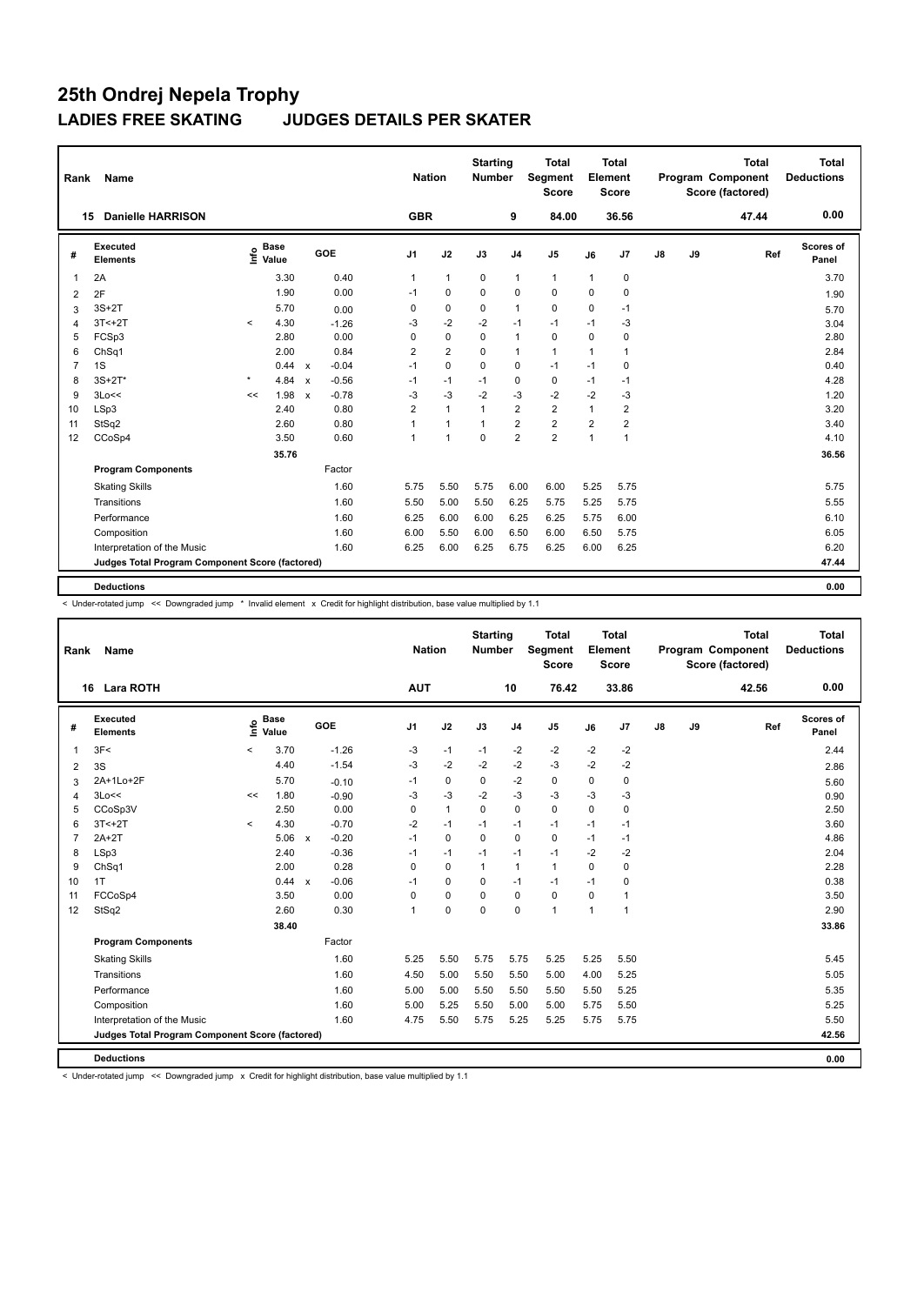| Rank           | <b>Name</b>                                     |                              |                         | <b>Nation</b>  |              | <b>Starting</b><br>Number |                | <b>Total</b><br><b>Segment</b><br><b>Score</b> |             | <b>Total</b><br>Element<br>Score |               |    | <b>Total</b><br>Program Component<br>Score (factored) | <b>Total</b><br><b>Deductions</b> |
|----------------|-------------------------------------------------|------------------------------|-------------------------|----------------|--------------|---------------------------|----------------|------------------------------------------------|-------------|----------------------------------|---------------|----|-------------------------------------------------------|-----------------------------------|
|                | Sila SAYGI<br>17                                |                              |                         | <b>TUR</b>     |              |                           | 6              | 75.37                                          |             | 34.01                            |               |    | 41.36                                                 | 0.00                              |
| #              | Executed<br><b>Elements</b>                     | <b>Base</b><br>Info<br>Value | <b>GOE</b>              | J <sub>1</sub> | J2           | J3                        | J <sub>4</sub> | J <sub>5</sub>                                 | J6          | J7                               | $\mathsf{J}8$ | J9 | Ref                                                   | Scores of<br>Panel                |
| $\overline{1}$ | $3T+1T$                                         | 4.70                         | $-1.12$                 | -3             | $-1$         | $-1$                      | $-2$           | $-2$                                           | $-2$        | $-1$                             |               |    |                                                       | 3.58                              |
| 2              | 3S                                              | 4.40                         | $-1.40$                 | $-2$           | $-2$         | $-2$                      | $-2$           | $-2$                                           | $-2$        | $-1$                             |               |    |                                                       | 3.00                              |
| 3              | 2A+1Lo+2S                                       | 5.10                         | 0.00                    | $-1$           | $\mathbf 0$  | $\Omega$                  | $\mathbf 0$    | $\mathbf 0$                                    | $\mathbf 0$ | 0                                |               |    |                                                       | 5.10                              |
| 4              | LSp4                                            | 2.70                         | 0.20                    | $\mathbf{1}$   | $\mathbf 0$  | $\Omega$                  | $\mathbf 0$    | $\mathbf 0$                                    | 1           | 1                                |               |    |                                                       | 2.90                              |
| 5              | 1T                                              | 0.40                         | $-0.02$                 | $-1$           | $\mathbf 0$  | $\mathbf 0$               | $\mathbf 0$    | $-2$                                           | $\mathbf 0$ | 0                                |               |    |                                                       | 0.38                              |
| 6              | 2S                                              | 1.43                         | $-0.28$<br>$\mathsf{x}$ | $-2$           | $-2$         | $-1$                      | $-2$           | $\mathbf 0$                                    | $-1$        | $-1$                             |               |    |                                                       | 1.15                              |
| $\overline{7}$ | StSq2                                           | 2.60                         | 0.10                    | 1              | $\mathbf 0$  | 0                         | $\mathbf 0$    | $\mathbf 0$                                    | 0           | -1                               |               |    |                                                       | 2.70                              |
| 8              | 2Lz                                             | $2.31 \times$                | 0.00                    | $-1$           | $\mathbf 0$  | $\Omega$                  | $\mathbf 0$    | $\Omega$                                       | $\Omega$    | 0                                |               |    |                                                       | 2.31                              |
| 9              | FCCoSp4                                         | 3.50                         | 0.10                    | 0              | $\mathbf{1}$ | 0                         | $\mathbf 0$    | $\mathbf 0$                                    | 0           | 1                                |               |    |                                                       | 3.60                              |
| 10             | Ch <sub>Sq1</sub>                               | 2.00                         | 0.56                    | 1              | $\mathbf{1}$ | 1                         | 0              | $\mathbf{1}$                                   | 0           | 1                                |               |    |                                                       | 2.56                              |
| 11             | 2A                                              | 3.63                         | 0.00<br>$\mathsf{x}$    | 0              | $\mathbf 0$  | 0                         | $\mathbf{1}$   | 0                                              | 0           | 0                                |               |    |                                                       | 3.63                              |
| 12             | CCoSp3                                          | 3.00                         | 0.10                    | $\mathbf{1}$   | $\mathbf 0$  | 0                         | $\mathbf 0$    | $\mathbf 0$                                    | $\mathbf 0$ | 1                                |               |    |                                                       | 3.10                              |
|                |                                                 | 35.77                        |                         |                |              |                           |                |                                                |             |                                  |               |    |                                                       | 34.01                             |
|                | <b>Program Components</b>                       |                              | Factor                  |                |              |                           |                |                                                |             |                                  |               |    |                                                       |                                   |
|                | <b>Skating Skills</b>                           |                              | 1.60                    | 5.25           | 4.75         | 5.75                      | 5.25           | 4.75                                           | 5.50        | 5.75                             |               |    |                                                       | 5.30                              |
|                | Transitions                                     |                              | 1.60                    | 4.50           | 4.75         | 5.25                      | 4.25           | 4.25                                           | 5.00        | 5.50                             |               |    |                                                       | 4.75                              |
|                | Performance                                     |                              | 1.60                    | 5.50           | 4.75         | 5.50                      | 5.00           | 4.50                                           | 5.25        | 5.75                             |               |    |                                                       | 5.20                              |
|                | Composition                                     |                              | 1.60                    | 5.50           | 5.00         | 5.50                      | 4.50           | 4.50                                           | 5.25        | 6.25                             |               |    |                                                       | 5.15                              |
|                | Interpretation of the Music                     |                              | 1.60                    | 5.75           | 5.00         | 5.75                      | 5.50           | 4.75                                           | 5.25        | 6.25                             |               |    |                                                       | 5.45                              |
|                | Judges Total Program Component Score (factored) |                              |                         |                |              |                           |                |                                                |             |                                  |               |    |                                                       | 41.36                             |
|                | <b>Deductions</b>                               |                              |                         |                |              |                           |                |                                                |             |                                  |               |    |                                                       | 0.00                              |

x Credit for highlight distribution, base value multiplied by 1.1

| <b>Name</b>                 |                                 |                                    |                                             |                                                 |                                                                                                                                                                |                |                             |                | <b>Total</b><br><b>Score</b>     |                                                          |                         |                                                                                 |    | <b>Total</b> | <b>Total</b><br><b>Deductions</b>            |
|-----------------------------|---------------------------------|------------------------------------|---------------------------------------------|-------------------------------------------------|----------------------------------------------------------------------------------------------------------------------------------------------------------------|----------------|-----------------------------|----------------|----------------------------------|----------------------------------------------------------|-------------------------|---------------------------------------------------------------------------------|----|--------------|----------------------------------------------|
|                             |                                 |                                    |                                             |                                                 |                                                                                                                                                                |                |                             | 5              |                                  |                                                          | 31.02                   |                                                                                 |    | 39.68        | 0.00                                         |
| Executed<br><b>Elements</b> |                                 |                                    |                                             |                                                 | J <sub>1</sub>                                                                                                                                                 | J2             | J3                          | J <sub>4</sub> | J <sub>5</sub>                   | J6                                                       | J7                      | $\mathsf{J}8$                                                                   | J9 |              | <b>Scores of</b><br>Panel                    |
| $2F+2T$                     |                                 | 3.20                               |                                             |                                                 | 0                                                                                                                                                              | $\mathbf 0$    | $\mathbf 0$                 | $\mathbf 0$    | $-1$                             | 0                                                        | 0                       |                                                                                 |    |              | 3.20                                         |
| 1A                          |                                 | 1.10                               |                                             |                                                 | 0                                                                                                                                                              | $\mathbf 0$    | 0                           | $\mathbf 0$    | $\mathbf 0$                      | 0                                                        | 0                       |                                                                                 |    |              | 1.10                                         |
| $2Lo+1T$                    |                                 | 2.20                               |                                             |                                                 | 0                                                                                                                                                              | 0              | 0                           | $\mathbf 0$    | 0                                | 0                                                        | 0                       |                                                                                 |    |              | 2.20                                         |
| FCSp3                       |                                 | 2.80                               |                                             |                                                 | 2                                                                                                                                                              | $\mathbf{1}$   | $\Omega$                    | $\overline{2}$ | $\mathbf{1}$                     | 1                                                        | 2                       |                                                                                 |    |              | 3.50                                         |
| 2Lz+1Lo << + 2S             | <<                              | 3.40                               |                                             |                                                 | $-3$                                                                                                                                                           | $-2$           | $-2$                        | $-2$           | $-2$                             | $\mathbf 0$                                              | $-2$                    |                                                                                 |    |              | 2.80                                         |
| ChSq1                       |                                 | 2.00                               |                                             |                                                 | 0                                                                                                                                                              | $\overline{2}$ | $\mathbf{1}$                | $\mathbf{1}$   | $\mathbf{1}$                     | $\mathbf{1}$                                             | $\overline{\mathbf{c}}$ |                                                                                 |    |              | 2.84                                         |
| 2Lo                         |                                 | 1.98                               | $\boldsymbol{\mathsf{x}}$                   |                                                 | $-1$                                                                                                                                                           | $-1$           | $-1$                        | 0              | 0                                | $-1$                                                     | $-1$                    |                                                                                 |    |              | 1.74                                         |
| 2F                          |                                 | 2.09                               | $\boldsymbol{\mathsf{x}}$                   |                                                 | 0                                                                                                                                                              | $\mathbf 0$    | $\mathbf 0$                 | $\mathbf 0$    | 0                                | $\mathbf 0$                                              | 0                       |                                                                                 |    |              | 2.09                                         |
| LSp4                        |                                 | 2.70                               |                                             |                                                 | 3                                                                                                                                                              | $\overline{2}$ | 1                           | $\mathbf{1}$   | $\mathbf{1}$                     | $\overline{2}$                                           | 2                       |                                                                                 |    |              | 3.50                                         |
| StSq2                       |                                 | 2.60                               |                                             |                                                 | $\mathbf 0$                                                                                                                                                    | $\mathbf{1}$   | $\mathbf{1}$                | $\mathbf{1}$   | $\mathbf{1}$                     | 1                                                        | 1                       |                                                                                 |    |              | 3.10                                         |
| 2Lz                         | $\prec$                         | 1.65                               | $\mathsf{x}$                                |                                                 | $-3$                                                                                                                                                           | $-3$           | $-2$                        | $-3$           | $-3$                             | $-3$                                                     | $-3$                    |                                                                                 |    |              | 0.75                                         |
| CCoSp4                      |                                 | 3.50                               |                                             |                                                 | $\overline{2}$                                                                                                                                                 | $\overline{2}$ | $\Omega$                    | 3              | $\mathbf{1}$                     | $\mathbf{1}$                                             | $\mathbf{1}$            |                                                                                 |    |              | 4.20                                         |
|                             |                                 | 29.22                              |                                             |                                                 |                                                                                                                                                                |                |                             |                |                                  |                                                          |                         |                                                                                 |    |              | 31.02                                        |
| <b>Program Components</b>   |                                 |                                    |                                             |                                                 |                                                                                                                                                                |                |                             |                |                                  |                                                          |                         |                                                                                 |    |              |                                              |
| <b>Skating Skills</b>       |                                 |                                    |                                             |                                                 | 4.25                                                                                                                                                           | 5.25           | 4.50                        |                | 4.75                             |                                                          | 5.00                    |                                                                                 |    |              | 4.75                                         |
| Transitions                 |                                 |                                    |                                             |                                                 | 3.75                                                                                                                                                           | 5.25           | 4.50                        |                | 4.50                             |                                                          | 4.75                    |                                                                                 |    |              | 4.70                                         |
| Performance                 |                                 |                                    |                                             |                                                 | 4.00                                                                                                                                                           | 5.50           | 4.75                        |                | 5.00                             |                                                          | 4.50                    |                                                                                 |    |              | 4.95                                         |
| Composition                 |                                 |                                    |                                             |                                                 | 4.50                                                                                                                                                           | 5.50           | 5.00                        |                | 4.50                             |                                                          | 5.00                    |                                                                                 |    |              | 5.10                                         |
| Interpretation of the Music |                                 |                                    |                                             |                                                 | 4.25                                                                                                                                                           | 5.75           | 5.00                        |                | 5.00                             |                                                          | 5.25                    |                                                                                 |    |              | 5.30                                         |
|                             |                                 |                                    |                                             |                                                 |                                                                                                                                                                |                |                             |                |                                  |                                                          |                         |                                                                                 |    |              | 39.68                                        |
|                             |                                 |                                    |                                             |                                                 |                                                                                                                                                                |                |                             |                |                                  |                                                          |                         |                                                                                 |    |              | 0.00                                         |
|                             | Rank<br>18<br><b>Deductions</b> | <b>Ceciliane Mei Ling HARTMANN</b> | <b>Base</b><br>e <sup>Base</sup><br>⊆ Value | Judges Total Program Component Score (factored) | GOE<br>0.00<br>0.00<br>0.00<br>0.70<br>$-0.60$<br>0.84<br>$-0.24$<br>0.00<br>0.80<br>0.50<br>$-0.90$<br>0.70<br>Factor<br>1.60<br>1.60<br>1.60<br>1.60<br>1.60 |                | <b>Nation</b><br><b>SGP</b> |                | <b>Starting</b><br><b>Number</b> | Segment<br>70.70<br>4.50<br>4.75<br>5.00<br>5.50<br>5.75 |                         | <b>Total</b><br>Element<br><b>Score</b><br>5.00<br>5.00<br>5.50<br>5.50<br>5.50 |    |              | Program Component<br>Score (factored)<br>Ref |

< Under-rotated jump << Downgraded jump x Credit for highlight distribution, base value multiplied by 1.1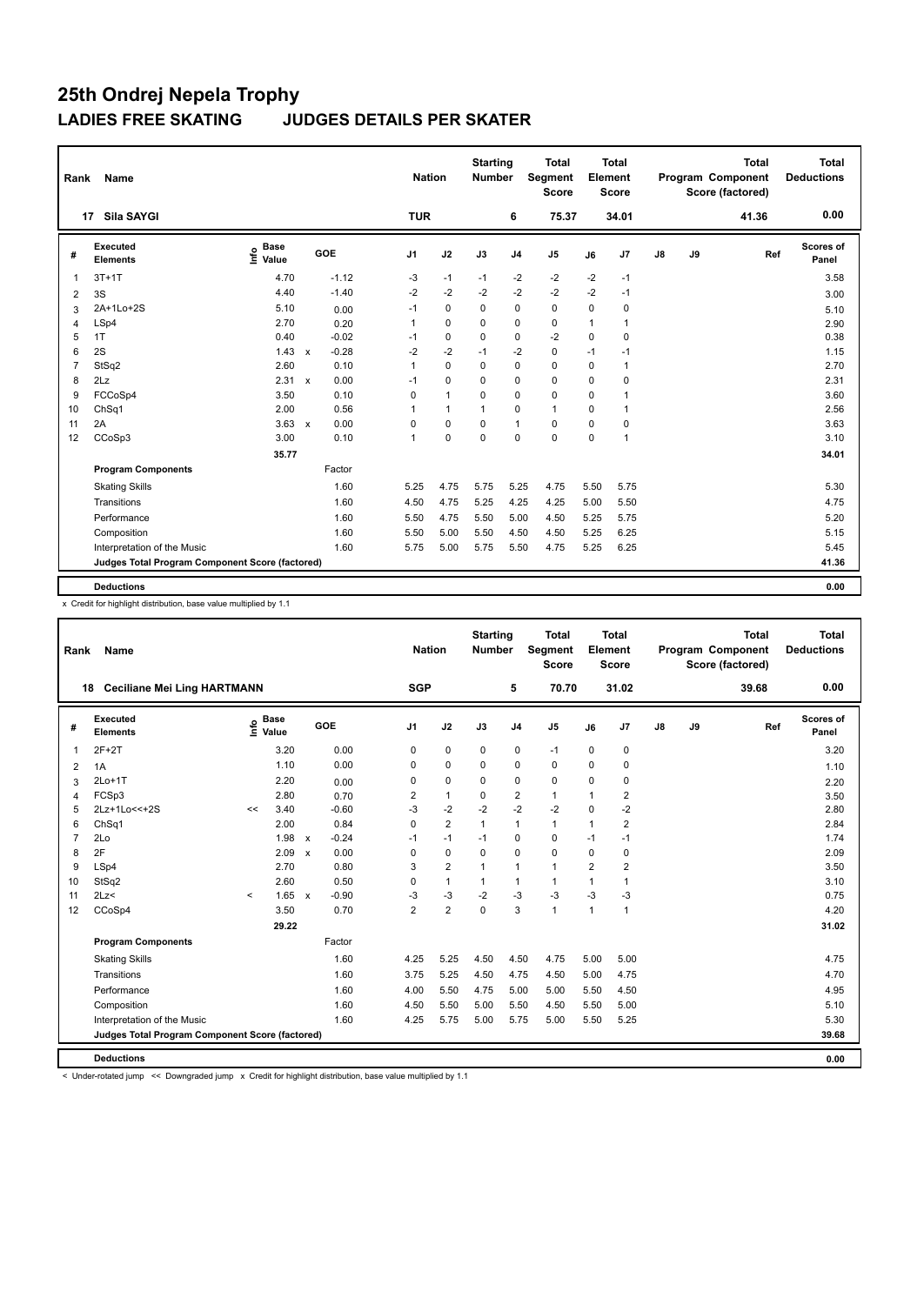| Rank           | Name                                            |       |                      | <b>Nation</b>             |            | <b>Starting</b><br>Number |              | <b>Total</b><br><b>Segment</b><br><b>Score</b> |                | Total<br>Element<br><b>Score</b> |             |                | <b>Total</b><br>Program Component<br>Score (factored) | Total<br><b>Deductions</b> |       |                    |
|----------------|-------------------------------------------------|-------|----------------------|---------------------------|------------|---------------------------|--------------|------------------------------------------------|----------------|----------------------------------|-------------|----------------|-------------------------------------------------------|----------------------------|-------|--------------------|
| 19             | Aneta JANICZKOVA                                |       |                      |                           |            | <b>CZE</b>                |              |                                                | 1              | 69.58                            |             | 33.98          |                                                       |                            | 35.60 | 0.00               |
| #              | Executed<br><b>Elements</b>                     | ١nfo  | <b>Base</b><br>Value |                           | <b>GOE</b> | J <sub>1</sub>            | J2           | J3                                             | J <sub>4</sub> | J <sub>5</sub>                   | J6          | J <sub>7</sub> | $\mathsf{J}8$                                         | J9                         | Ref   | Scores of<br>Panel |
| 1              | 2A                                              |       | 3.30                 |                           | 0.30       | $\mathbf{1}$              | $\mathbf{1}$ | $\mathbf{1}$                                   | $\mathbf{1}$   | 0                                | 0           | 0              |                                                       |                            |       | 3.60               |
| 2              | 3T                                              |       | 4.30                 |                           | $-2.10$    | -3                        | $-3$         | $-3$                                           | $-2$           | $-3$                             | -3          | $-3$           |                                                       |                            |       | 2.20               |
| 3              | 3S<                                             | $\,<$ | 3.10                 |                           | $-2.10$    | -3                        | $-3$         | $-3$                                           | $-3$           | $-3$                             | $-3$        | $-3$           |                                                       |                            |       | 1.00               |
| $\overline{4}$ | StSq2                                           |       | 2.60                 |                           | $-0.10$    | $\mathbf 0$               | $\mathbf 0$  | $\mathbf 0$                                    | $-1$           | $-1$                             | $\mathbf 0$ | 0              |                                                       |                            |       | 2.50               |
| 5              | 2Lo                                             |       | 1.80                 |                           | 0.00       | 0                         | $\mathbf 0$  | $\Omega$                                       | $\mathbf 0$    | $\mathbf 0$                      | $\Omega$    | 0              |                                                       |                            |       | 1.80               |
| 6              | CCoSp4                                          |       | 3.50                 |                           | 0.40       | 1                         | $\mathbf{1}$ | 0                                              | $\mathbf{1}$   | $\mathbf{1}$                     | 0           | 1              |                                                       |                            |       | 3.90               |
| $\overline{7}$ | $2A+2T$                                         |       | 5.06                 | $\mathsf{x}$              | 0.00       | 0                         | $\mathbf 0$  | $\mathbf 0$                                    | $\mathbf 0$    | $\mathbf 0$                      | $\mathbf 0$ | 0              |                                                       |                            |       | 5.06               |
| 8              | $3S < +2T$                                      | <<    | 2.86                 | $\boldsymbol{\mathsf{x}}$ | $-0.60$    | $-3$                      | $-3$         | $-3$                                           | $-3$           | $-3$                             | $-3$        | $-3$           |                                                       |                            |       | 2.26               |
| 9              | 2Lo+1Lo+2S                                      |       | 3.96                 | $\boldsymbol{\mathsf{x}}$ | 0.00       | 0                         | $\mathbf 0$  | $\mathbf 0$                                    | $\mathbf 0$    | $\mathbf 0$                      | 0           | 0              |                                                       |                            |       | 3.96               |
| 10             | FCSp3                                           |       | 2.80                 |                           | 0.00       | 0                         | 0            | 0                                              | $\mathbf{1}$   | $\mathbf 0$                      | 0           | 0              |                                                       |                            |       | 2.80               |
| 11             | Ch <sub>Sq1</sub>                               |       | 2.00                 |                           | 0.00       | $\Omega$                  | $\mathbf 0$  | $\Omega$                                       | $\mathbf 0$    | $\mathbf{1}$                     | $\Omega$    | 0              |                                                       |                            |       | 2.00               |
| 12             | LSp4                                            |       | 2.70                 |                           | 0.20       | $\mathbf{1}$              | $\mathbf 0$  | $\Omega$                                       | $\mathbf{1}$   | $\mathbf{1}$                     | $\Omega$    | $\Omega$       |                                                       |                            |       | 2.90               |
|                |                                                 |       | 37.98                |                           |            |                           |              |                                                |                |                                  |             |                |                                                       |                            |       | 33.98              |
|                | <b>Program Components</b>                       |       |                      |                           | Factor     |                           |              |                                                |                |                                  |             |                |                                                       |                            |       |                    |
|                | <b>Skating Skills</b>                           |       |                      |                           | 1.60       | 4.75                      | 5.00         | 5.25                                           | 4.75           | 4.75                             | 4.75        | 4.50           |                                                       |                            |       | 4.80               |
|                | Transitions                                     |       |                      |                           | 1.60       | 3.75                      | 4.25         | 4.00                                           | 4.00           | 4.25                             | 4.50        | 4.25           |                                                       |                            |       | 4.15               |
|                | Performance                                     |       |                      |                           | 1.60       | 4.25                      | 4.50         | 4.75                                           | 4.50           | 4.50                             | 4.75        | 4.25           |                                                       |                            |       | 4.50               |
|                | Composition                                     |       |                      |                           | 1.60       | 4.25                      | 4.75         | 4.75                                           | 3.75           | 4.25                             | 4.50        | 4.50           |                                                       |                            |       | 4.45               |
|                | Interpretation of the Music                     |       |                      |                           | 1.60       | 3.75                      | 5.00         | 4.50                                           | 4.25           | 4.50                             | 4.50        | 4.00           |                                                       |                            |       | 4.35               |
|                | Judges Total Program Component Score (factored) |       |                      |                           |            |                           |              |                                                |                |                                  |             |                |                                                       |                            |       | 35.60              |
|                |                                                 |       |                      |                           |            |                           |              |                                                |                |                                  |             |                |                                                       |                            |       |                    |
|                | <b>Deductions</b>                               |       |                      |                           |            |                           |              |                                                |                |                                  |             |                |                                                       |                            |       | 0.00               |

< Under-rotated jump << Downgraded jump x Credit for highlight distribution, base value multiplied by 1.1

| Rank           | Name                                            |                              |                           |         | <b>Nation</b>  |              | <b>Starting</b><br><b>Number</b> |                | <b>Total</b><br>Segment<br><b>Score</b> |             | <b>Total</b><br>Element<br><b>Score</b> |    |    | <b>Total</b><br>Program Component<br>Score (factored) | <b>Total</b><br><b>Deductions</b> |
|----------------|-------------------------------------------------|------------------------------|---------------------------|---------|----------------|--------------|----------------------------------|----------------|-----------------------------------------|-------------|-----------------------------------------|----|----|-------------------------------------------------------|-----------------------------------|
|                | <b>Nina LETENAYOVA</b><br>20                    |                              |                           |         | <b>SVK</b>     |              |                                  | 3              | 67.26                                   |             | 28.54                                   |    |    | 38.72                                                 | 0.00                              |
| #              | Executed<br><b>Elements</b>                     | <b>Base</b><br>lnfo<br>Value |                           | GOE     | J <sub>1</sub> | J2           | J3                               | J <sub>4</sub> | J <sub>5</sub>                          | J6          | J7                                      | J8 | J9 | Ref                                                   | <b>Scores of</b><br>Panel         |
| $\overline{1}$ | 3S<<                                            | 1.30<br><<                   |                           | $-0.60$ | -3             | $-3$         | $-2$                             | $-3$           | $-3$                                    | $-3$        | $-3$                                    |    |    |                                                       | 0.70                              |
| 2              | 2Lz                                             | 2.10                         |                           | 0.00    | 0              | $\pmb{0}$    | $\mathbf 0$                      | $-1$           | $\pmb{0}$                               | $\mathbf 0$ | 0                                       |    |    |                                                       | 2.10                              |
| 3              | 2A                                              | 3.30                         |                           | $-0.20$ | $-1$           | $\mathbf 0$  | $-1$                             | $\mathbf 0$    | $\mathbf 0$                             | $-1$        | 0                                       |    |    |                                                       | 3.10                              |
| 4              | LSp4                                            | 2.70                         |                           | 0.30    | 1              | $\mathbf{1}$ | 0                                | $\mathbf{1}$   | $\mathbf 0$                             | $\Omega$    | 1                                       |    |    |                                                       | 3.00                              |
| 5              | 1S                                              | 0.40                         |                           | $-0.06$ | $-1$           | $\mathbf 0$  | 0                                | $-1$           | $-1$                                    | $-1$        | 0                                       |    |    |                                                       | 0.34                              |
| 6              | ChSq1                                           | 2.00                         |                           | 0.28    | 1              | $\mathbf{1}$ | 0                                | $\mathbf 0$    | $\mathbf 0$                             | 0           | 1                                       |    |    |                                                       | 2.28                              |
| $\overline{7}$ | FCCoSp4                                         | 3.50                         |                           | 0.20    | 1              | $\mathbf{1}$ | 0                                | $-1$           | $\mathbf{1}$                            | 0           | 0                                       |    |    |                                                       | 3.70                              |
| 8              | StSq2                                           | 2.60                         |                           | 0.20    | 0              | $\mathbf 0$  | $\mathbf 0$                      | $\mathbf 0$    | $\mathbf{1}$                            | 1           | 1                                       |    |    |                                                       | 2.80                              |
| 9              | 2F                                              | 2.09                         | $\mathbf{x}$              | 0.00    | $\Omega$       | $\Omega$     | $\Omega$                         | $\mathbf 0$    | $\Omega$                                | $\Omega$    | $\Omega$                                |    |    |                                                       | 2.09                              |
| 10             | $1A+2T$                                         | 2.64                         | $\boldsymbol{\mathsf{x}}$ | $-0.20$ | $-1$           | $-1$         | $-1$                             | $-1$           | $\mathbf 0$                             | $-1$        | $-1$                                    |    |    |                                                       | 2.44                              |
| 11             | 2F                                              | 2.09                         | $\boldsymbol{\mathsf{x}}$ | 0.00    | $\mathbf 0$    | $\mathbf 0$  | $\mathbf 0$                      | $\mathbf 0$    | 0                                       | $\mathbf 0$ | 0                                       |    |    |                                                       | 2.09                              |
| 12             | CCoSp4                                          | 3.50                         |                           | 0.40    | $\overline{2}$ | 1            | $\Omega$                         | $\mathbf 0$    | $\mathbf{1}$                            | 1           | 1                                       |    |    |                                                       | 3.90                              |
|                |                                                 | 28.22                        |                           |         |                |              |                                  |                |                                         |             |                                         |    |    |                                                       | 28.54                             |
|                | <b>Program Components</b>                       |                              |                           | Factor  |                |              |                                  |                |                                         |             |                                         |    |    |                                                       |                                   |
|                | <b>Skating Skills</b>                           |                              |                           | 1.60    | 4.25           | 4.50         | 5.25                             | 4.00           | 5.25                                    | 5.25        | 4.75                                    |    |    |                                                       | 4.80                              |
|                | Transitions                                     |                              |                           | 1.60    | 3.75           | 4.50         | 4.75                             | 4.50           | 5.00                                    | 4.75        | 4.25                                    |    |    |                                                       | 4.55                              |
|                | Performance                                     |                              |                           | 1.60    | 4.50           | 4.75         | 5.00                             | 4.25           | 5.25                                    | 5.50        | 5.00                                    |    |    |                                                       | 4.90                              |
|                | Composition                                     |                              |                           | 1.60    | 4.50           | 4.75         | 5.00                             | 4.00           | 5.50                                    | 5.50        | 4.75                                    |    |    |                                                       | 4.90                              |
|                | Interpretation of the Music                     |                              |                           | 1.60    | 4.50           | 5.00         | 4.75                             | 4.75           | 5.50                                    | 5.50        | 5.25                                    |    |    |                                                       | 5.05                              |
|                | Judges Total Program Component Score (factored) |                              |                           |         |                |              |                                  |                |                                         |             |                                         |    |    |                                                       | 38.72                             |
|                | <b>Deductions</b>                               |                              |                           |         |                |              |                                  |                |                                         |             |                                         |    |    |                                                       | 0.00                              |

<< Downgraded jump x Credit for highlight distribution, base value multiplied by 1.1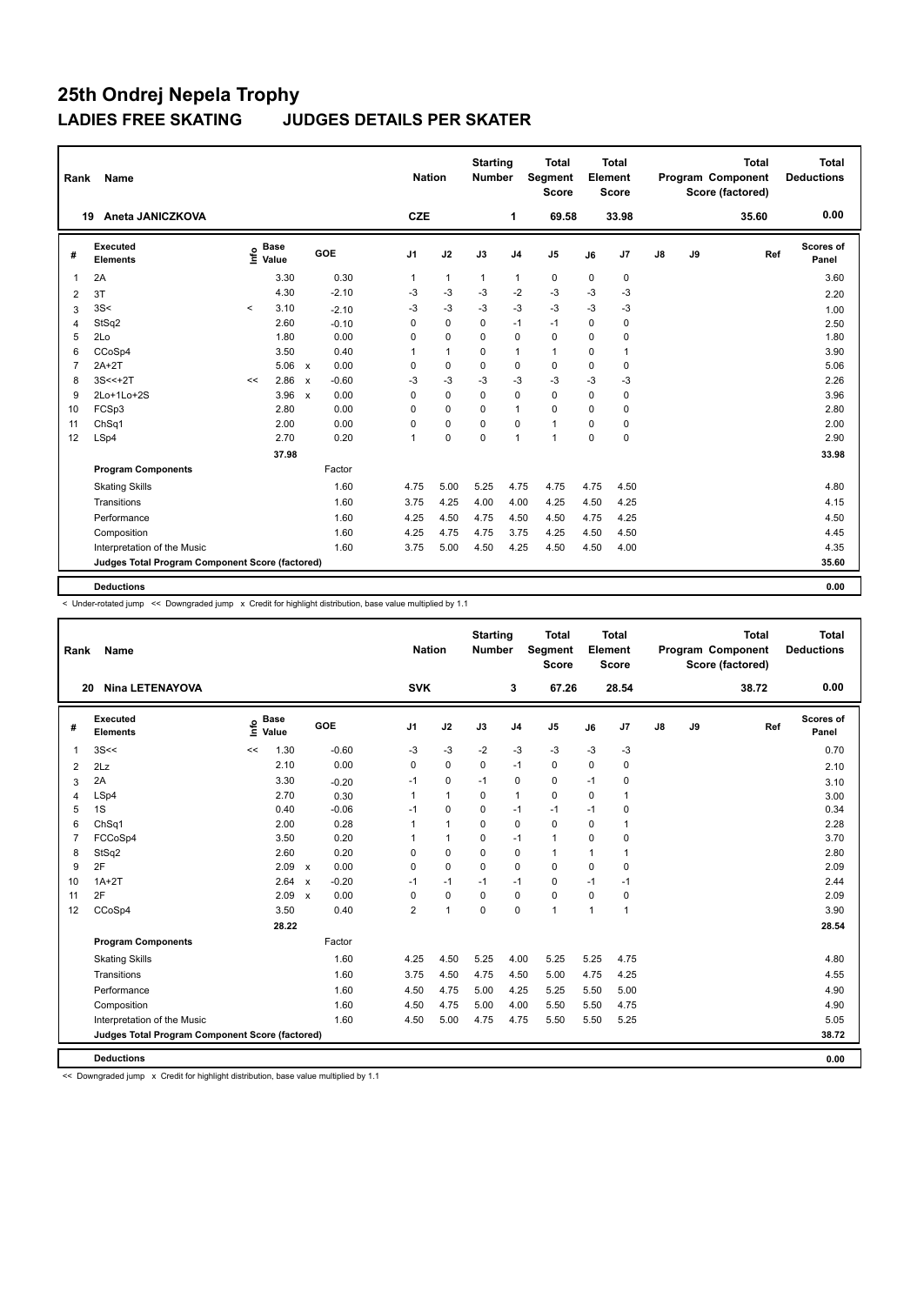| Rank           | Name                                            |         |                      |                           |            | <b>Nation</b>  |             | <b>Starting</b><br><b>Number</b> |                | <b>Total</b><br><b>Segment</b><br><b>Score</b> |              | <b>Total</b><br>Element<br><b>Score</b> |               |    | <b>Total</b><br>Program Component<br>Score (factored) | Total<br><b>Deductions</b> |
|----------------|-------------------------------------------------|---------|----------------------|---------------------------|------------|----------------|-------------|----------------------------------|----------------|------------------------------------------------|--------------|-----------------------------------------|---------------|----|-------------------------------------------------------|----------------------------|
| 21             | <b>Katie POWELL</b>                             |         |                      |                           |            | <b>GBR</b>     |             |                                  | $\mathbf{2}$   | 63.54                                          |              | 27.46                                   |               |    | 38.08                                                 | 2.00                       |
| #              | Executed<br><b>Elements</b>                     | ١nf٥    | <b>Base</b><br>Value |                           | <b>GOE</b> | J <sub>1</sub> | J2          | J3                               | J <sub>4</sub> | J <sub>5</sub>                                 | J6           | J7                                      | $\mathsf{J}8$ | J9 | Ref                                                   | <b>Scores of</b><br>Panel  |
| $\overline{1}$ | 2A                                              |         | 3.30                 |                           | 0.00       | 0              | $\pmb{0}$   | 0                                | $\mathbf 0$    | $\pmb{0}$                                      | 0            | 0                                       |               |    |                                                       | 3.30                       |
| 2              | 3T<                                             | $\prec$ | 3.00                 |                           | $-2.10$    | -3             | $-3$        | $-3$                             | $-3$           | $-3$                                           | $-3$         | $-3$                                    |               |    |                                                       | 0.90                       |
| 3              | $3S+2T$                                         |         | 5.70                 |                           | $-1.12$    | $-2$           | $-1$        | $-2$                             | $-2$           | $-2$                                           | $-1$         | $-1$                                    |               |    |                                                       | 4.58                       |
| 4              | FCCoSp3                                         |         | 3.00                 |                           | 0.10       | 1              | $\mathbf 0$ | $\mathbf 0$                      | $\mathbf 0$    | $-1$                                           | $\mathbf{1}$ | 0                                       |               |    |                                                       | 3.10                       |
| 5              | 1T                                              |         | 0.40                 |                           | $-0.18$    | $-1$           | $-3$        | $-1$                             | $-2$           | $-2$                                           | $-2$         | $-2$                                    |               |    |                                                       | 0.22                       |
| 6              | 2A                                              |         | 3.30                 |                           | 0.00       | $-1$           | $\mathbf 0$ | $\Omega$                         | $\mathbf 0$    | $\Omega$                                       | $\Omega$     | 0                                       |               |    |                                                       | 3.30                       |
| $\overline{7}$ | LSp3                                            |         | 2.40                 |                           | $-0.36$    | 0              | $-1$        | $-1$                             | $-1$           | $-1$                                           | $-2$         | $-2$                                    |               |    |                                                       | 2.04                       |
| 8              | StSq2                                           |         | 2.60                 |                           | 0.00       | 1              | $\Omega$    | $\Omega$                         | $\mathbf 0$    | $\mathbf 0$                                    | $\Omega$     | 0                                       |               |    |                                                       | 2.60                       |
| 9              | Ch <sub>Sq1</sub>                               |         | 2.00                 |                           | 0.28       | $-1$           | 0           | 0                                | $\mathbf 0$    | $\mathbf{1}$                                   | 1            | 1                                       |               |    |                                                       | 2.28                       |
| 10             | 3T<+REP                                         | $\prec$ | 2.31                 | $\mathsf{x}$              | $-2.10$    | -3             | $-3$        | $-3$                             | $-3$           | $-3$                                           | $-3$         | $-3$                                    |               |    |                                                       | 0.21                       |
| 11             | 2S                                              |         | 1.43                 | $\boldsymbol{\mathsf{x}}$ | 0.00       | 0              | $\mathbf 0$ | $\mathbf 0$                      | $-1$           | $\mathbf 0$                                    | 0            | 0                                       |               |    |                                                       | 1.43                       |
| 12             | CCoSp4                                          |         | 3.50                 |                           | 0.00       | $\mathbf 0$    | $\mathbf 0$ | $\Omega$                         | $\mathbf 0$    | $\mathbf{1}$                                   | $\Omega$     | 0                                       |               |    |                                                       | 3.50                       |
|                |                                                 |         | 32.94                |                           |            |                |             |                                  |                |                                                |              |                                         |               |    |                                                       | 27.46                      |
|                | <b>Program Components</b>                       |         |                      |                           | Factor     |                |             |                                  |                |                                                |              |                                         |               |    |                                                       |                            |
|                | <b>Skating Skills</b>                           |         |                      |                           | 1.60       | 4.75           | 4.75        | 5.00                             | 4.50           | 5.25                                           | 5.00         | 4.75                                    |               |    |                                                       | 4.85                       |
|                | Transitions                                     |         |                      |                           | 1.60       | 4.50           | 4.50        | 4.50                             | 4.25           | 5.00                                           | 4.25         | 4.75                                    |               |    |                                                       | 4.50                       |
|                | Performance                                     |         |                      |                           | 1.60       | 4.50           | 4.50        | 4.50                             | 3.75           | 5.50                                           | 5.00         | 4.25                                    |               |    |                                                       | 4.55                       |
|                | Composition                                     |         |                      |                           | 1.60       | 5.25           | 5.00        | 4.75                             | 3.75           | 5.25                                           | 4.75         | 5.00                                    |               |    |                                                       | 4.95                       |
|                | Interpretation of the Music                     |         |                      |                           | 1.60       | 4.75           | 5.00        | 4.75                             | 4.00           | 5.50                                           | 4.75         | 5.50                                    |               |    |                                                       | 4.95                       |
|                | Judges Total Program Component Score (factored) |         |                      |                           |            |                |             |                                  |                |                                                |              |                                         |               |    |                                                       | 38.08                      |
|                | <b>Deductions</b>                               |         |                      | Falls:                    | $-2.00(2)$ |                |             |                                  |                |                                                |              |                                         |               |    |                                                       | $-2.00$                    |

< Under-rotated jump x Credit for highlight distribution, base value multiplied by 1.1 REP Jump repetition

| Rank           | Name                                            |         |                      |              |            | <b>Nation</b>  |             | <b>Starting</b><br><b>Number</b> |                | <b>Total</b><br>Segment<br><b>Score</b> |      | <b>Total</b><br>Element<br><b>Score</b> |               |    | <b>Total</b><br>Program Component<br>Score (factored) | <b>Total</b><br><b>Deductions</b> |
|----------------|-------------------------------------------------|---------|----------------------|--------------|------------|----------------|-------------|----------------------------------|----------------|-----------------------------------------|------|-----------------------------------------|---------------|----|-------------------------------------------------------|-----------------------------------|
|                | <b>Birce ATABEY</b><br>22                       |         |                      |              |            | <b>TUR</b>     |             |                                  | 8              | 63.44                                   |      | 31.24                                   |               |    | 33.20                                                 | 1.00                              |
| #              | Executed<br><b>Elements</b>                     | ١nfo    | <b>Base</b><br>Value |              | GOE        | J <sub>1</sub> | J2          | J3                               | J <sub>4</sub> | J <sub>5</sub>                          | J6   | J7                                      | $\mathsf{J}8$ | J9 | Ref                                                   | <b>Scores of</b><br>Panel         |
| 1              | 3Lz                                             | <       | 4.20                 |              | $-0.84$    | -2             | $-1$        | $-1$                             | $-1$           | $-1$                                    | $-2$ | $-1$                                    |               |    |                                                       | 3.36                              |
| 2              | 3S+2T+2Lo                                       |         | 7.50                 |              | $-0.28$    | 0              | $\mathbf 0$ | $-1$                             | $-2$           | $\mathbf 0$                             | $-1$ | 0                                       |               |    |                                                       | 7.22                              |
| 3              | $3T < +2T$                                      | $\prec$ | 4.30                 |              | $-0.70$    | -2             | $-1$        | $-1$                             | $-1$           | $-1$                                    | $-1$ | $-1$                                    |               |    |                                                       | 3.60                              |
| 4              | 3S<                                             | $\prec$ | 3.10                 |              | $-1.96$    | $-3$           | $-3$        | $-2$                             | $-3$           | $-3$                                    | $-3$ | $-2$                                    |               |    |                                                       | 1.14                              |
| 5              | 3T                                              |         | 4.30                 |              | $-0.84$    | $-1$           | $\mathbf 0$ | $-1$                             | $-2$           | $-1$                                    | $-2$ | $-1$                                    |               |    |                                                       | 3.46                              |
| 6              | FCSp2                                           |         | 2.30                 |              | $-0.24$    | $-1$           | $-1$        | $-1$                             | $-1$           | 0                                       | $-2$ | 0                                       |               |    |                                                       | 2.06                              |
| $\overline{7}$ | Ch <sub>Sq1</sub>                               |         | 2.00                 |              | $-0.40$    | $-1$           | 0           | $-1$                             | $-1$           | $-1$                                    | $-1$ | 0                                       |               |    |                                                       | 1.60                              |
| 8              | 2A<                                             | $\prec$ | 2.53                 | $\mathsf{x}$ | $-0.70$    | $-3$           | $-1$        | $-1$                             | $-2$           | $-2$                                    | $-1$ | $-1$                                    |               |    |                                                       | 1.83                              |
| 9              | FCCoSpBV                                        |         | 1.50                 |              | $-0.36$    | $-1$           | $-1$        | $-1$                             | $-2$           | $-1$                                    | $-2$ | $-1$                                    |               |    |                                                       | 1.14                              |
| 10             | StSq1                                           |         | 1.80                 |              | $-0.30$    | $-1$           | $-1$        | $-1$                             | $-1$           | $-1$                                    | $-1$ | 0                                       |               |    |                                                       | 1.50                              |
| 11             | 2A                                              |         | 3.63                 | $\mathbf{x}$ | $-1.50$    | $-3$           | $-3$        | $-3$                             | $-3$           | $-3$                                    | $-3$ | $-3$                                    |               |    |                                                       | 2.13                              |
| 12             | CCoSp2                                          |         | 2.50                 |              | $-0.30$    | $-1$           | $-1$        | $-1$                             | $-1$           | $-1$                                    | $-1$ | 0                                       |               |    |                                                       | 2.20                              |
|                |                                                 |         | 39.66                |              |            |                |             |                                  |                |                                         |      |                                         |               |    |                                                       | 31.24                             |
|                | <b>Program Components</b>                       |         |                      |              | Factor     |                |             |                                  |                |                                         |      |                                         |               |    |                                                       |                                   |
|                | <b>Skating Skills</b>                           |         |                      |              | 1.60       | 4.75           | 4.50        | 3.75                             | 4.50           | 4.50                                    | 4.50 | 5.50                                    |               |    |                                                       | 4.55                              |
|                | Transitions                                     |         |                      |              | 1.60       | 4.25           | 4.50        | 3.50                             | 3.75           | 4.25                                    | 4.00 | 4.75                                    |               |    |                                                       | 4.15                              |
|                | Performance                                     |         |                      |              | 1.60       | 4.00           | 4.00        | 3.25                             | 3.75           | 4.50                                    | 3.75 | 5.25                                    |               |    |                                                       | 4.00                              |
|                | Composition                                     |         |                      |              | 1.60       | 4.25           | 4.25        | 3.50                             | 3.75           | 4.00                                    | 4.50 | 5.50                                    |               |    |                                                       | 4.15                              |
|                | Interpretation of the Music                     |         |                      |              | 1.60       | 3.75           | 4.00        | 3.75                             | 3.50           | 4.00                                    | 4.00 | 5.00                                    |               |    |                                                       | 3.90                              |
|                | Judges Total Program Component Score (factored) |         |                      |              |            |                |             |                                  |                |                                         |      |                                         |               |    |                                                       | 33.20                             |
|                | <b>Deductions</b>                               |         |                      | Falls:       | $-1.00(1)$ |                |             |                                  |                |                                         |      |                                         |               |    |                                                       | $-1.00$                           |

< Under-rotated jump x Credit for highlight distribution, base value multiplied by 1.1